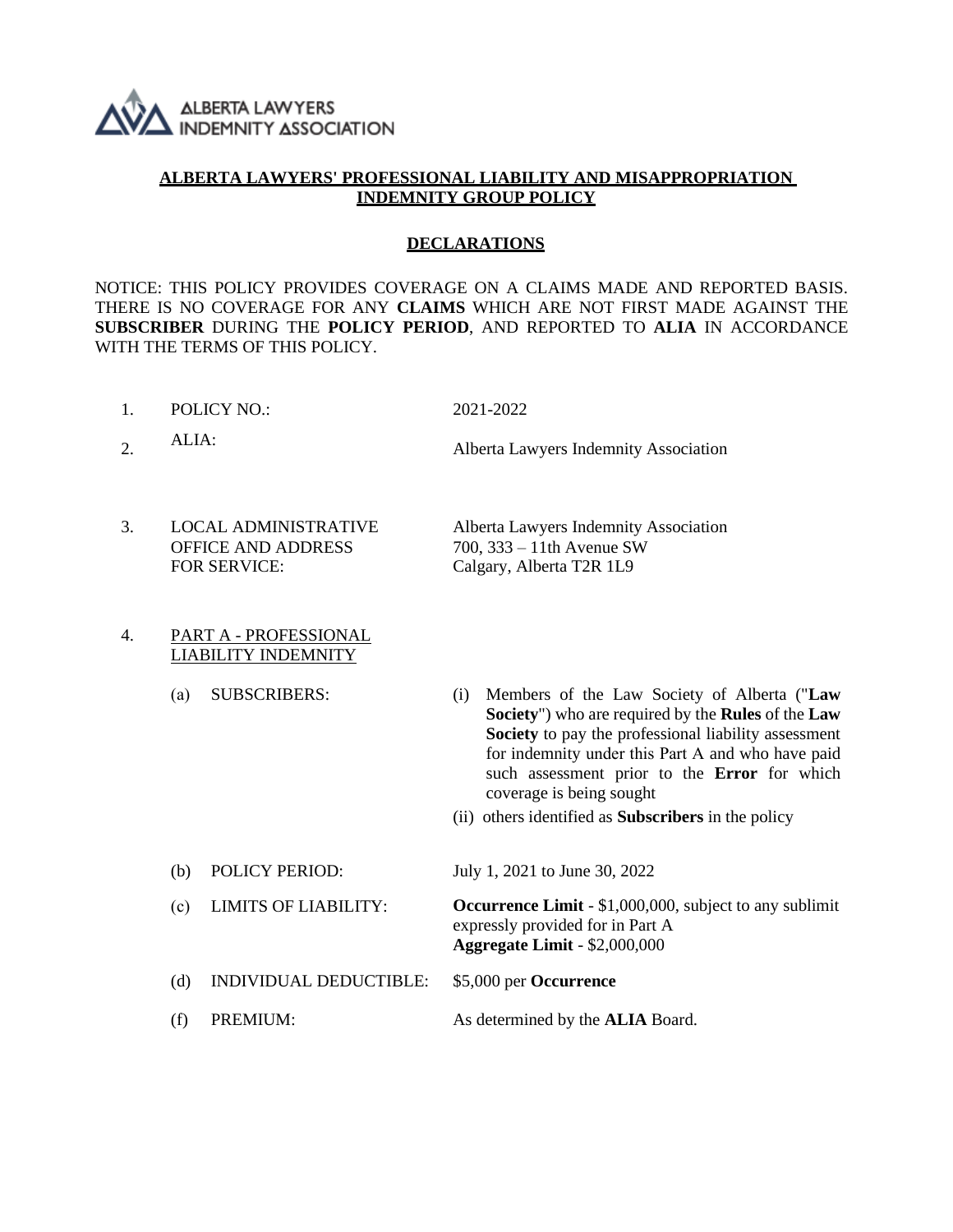

## 5. PART B - MISAPPROPRIATION INDEMNITY

| (a) | <b>SUBSCRIBERS</b>          | Members of the Law Society who are required by<br>(1)<br>the <b>Rules</b> of the <b>Law Society</b> to pay the<br>misappropriation assessment for indemnity under<br>this Part B and who have paid such assessment |
|-----|-----------------------------|--------------------------------------------------------------------------------------------------------------------------------------------------------------------------------------------------------------------|
|     |                             | (ii) others identified as <b>Subscribers</b> in the policy                                                                                                                                                         |
| (b) | <b>POLICY PERIOD:</b>       | July 1, 2021 to June 30, 2022                                                                                                                                                                                      |
| (c) | <b>LIMITS OF LIABILITY:</b> | <b>Misappropriation Limit - \$5,000,000</b><br><b>Profession-wide Annual Aggregate Limit -\$25,000,000</b>                                                                                                         |
| (d) | PREMIUM:                    | As determined by the <b>ALIA</b> Board.                                                                                                                                                                            |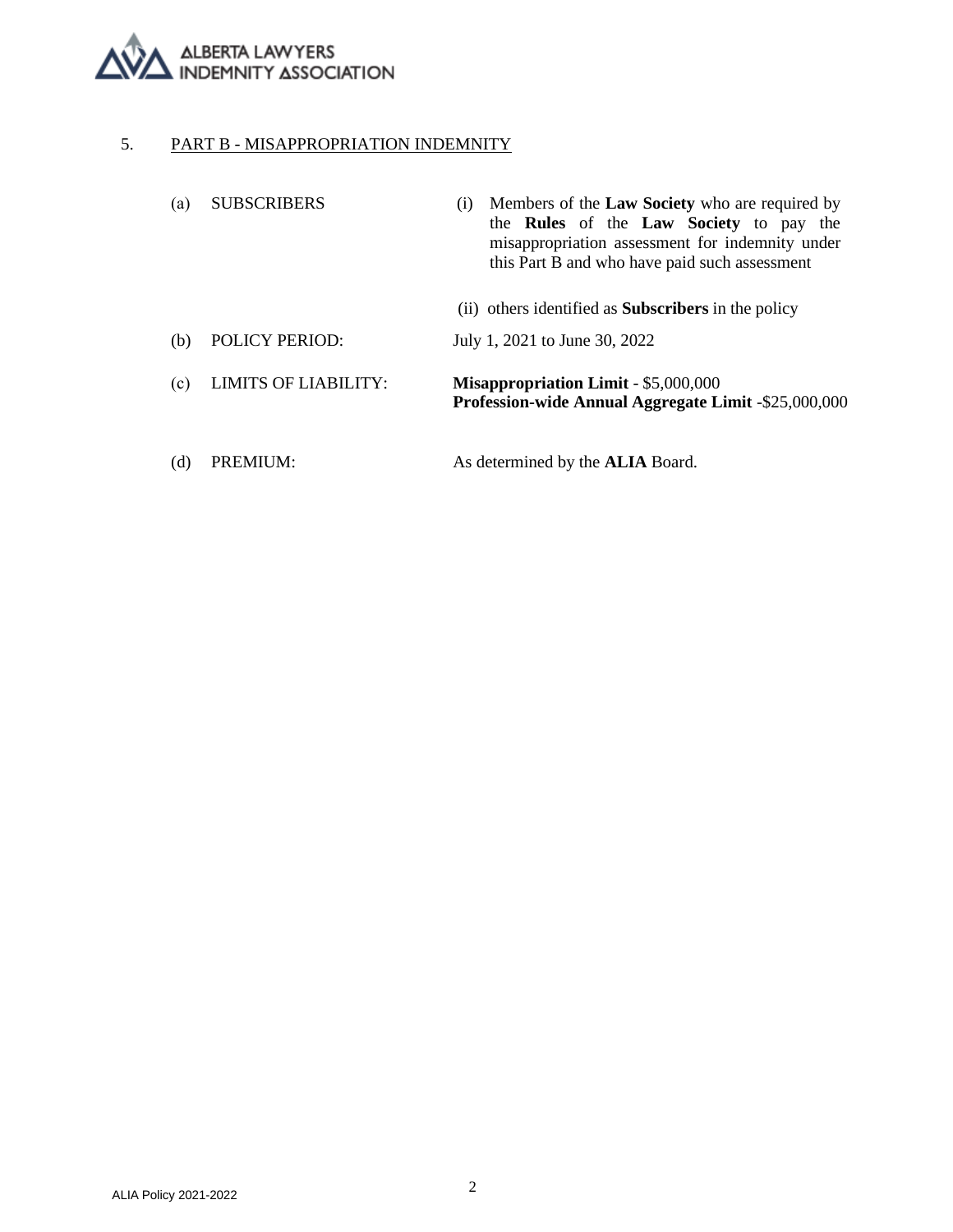

## **PART A - PROFESSIONAL LIABILITY INDEMNITY**

#### **I. DEFINITIONS**

In this Part А:

**Additional Subscriber** means, with respect to а particular **Individual Subscriber**:

- (a) a present or former partner of the **Individual Subscriber**;
- (b) any **Law Firm** through which the **Individual Subscriber** has practised law, whether as partner, associate, employee, counsel, contract lawyer or otherwise; and
- (c) a present or former partner of any **Law Firm** through which the **Individual Subscriber** has practised law,

provided, however, **Additional Subscriber** does not include a **Subscriber** who committed or is alleged to have committed an **Error** that is the same as, or which is **Related** to, the **Error** committed by the **Individual Subscriber**.

**Administrative Costs** means:

- (a) **Costs** incurred by **ALIA** in managing а **Claim**, including, without limiting the foregoing, C**osts** of coverage determinations, recovery and subrogation, and adjuster's fees incurred in managing a **Claim**;
- (b) post-judgement interest on that portion of Damages (or any part thereof) for which **ALIA** is responsible under this Part А; and
- (c) out-of-pocket **Costs** of a **Subscriber** in connection with a **Claim** to the extent authorized for reimbursement by **ALIA** in writing in advance, including, without limiting the foregoing, reasonable travel **Costs** to attend trial to the extent so authorized.

**Adult Interdependent Partner** has the same meaning as in the *Adult Interdependent Relations Act*, SA 2002, c. A-4.5.

**Aggregate Limit** has the meaning given by clause 2.5(c).

**ALIA** means the Alberta Lawyers Indemnity Association, a company incorporated under Part 9 of the *Companies Act*, RSA 2000, c. C-21.

**Ancillary Activities** means activities of a quasi-legal or non-legal nature (including, without limiting the foregoing, financial, investment, accounting and brokerage advice or services; and the carrying on of any business or undertaking that is not the provision of **Professional Services** including, without limiting the foregoing, real estate development and appraisal) that are ancillary to or independent of the provision of legal services normally provided or supervised by a lawyer within the scope of a usual lawyer-client relationship and are provided by a **Subscriber**, regardless of whether such activities are for compensation, personal benefit, or otherwise.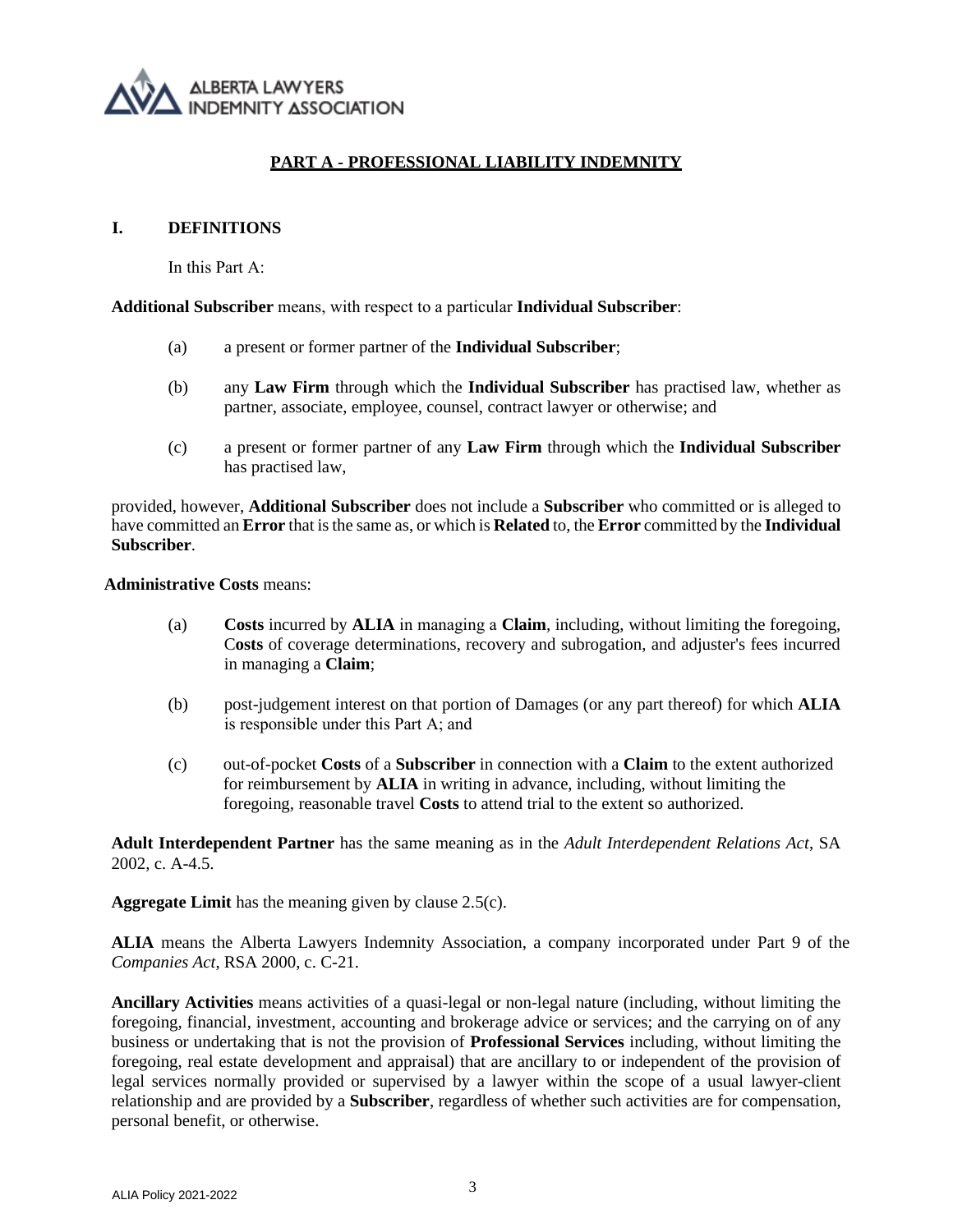

**Approved Law** means any legal services that are expressly identified as an **Approved Law** in an endorsement to this policy.

#### **Circumstance** means:

- (a) any circumstance which could reasonably be expected to give rise to a **Claim**, however unmeritorious; or
- (b) any circumstance which could reasonably be expected to constitute an **Occurrence**;

#### **Claim** means:

- (a) a written or oral allegation of an **Occurrence**; or
- (b) a written or oral demand for money, property or services arising out of an actual or alleged **Occurrence**;

including the threat or institution of a suit or other legal proceeding that is made against one or more **Subscribers**.

For greater certainty, all **Claims** arising out of the same **Occurrence** are subject to a single **Occurrence Limit**, regardless of the fact that such **Claims** may have been made in different policy periods. Nothing in this clause relieves the **Subscriber** from the obligation to report such **Claims** in accordance with the requirements of Conditions [4.1](#page-16-0) and 4.2 of this policy.

**Claimant** means a **Person** who has made or may make a **Claim**.

**Costs** includes fees, costs, charges, disbursements and expenses.

**Counterfeit Certified Cheque or Counterfeit Bank Draft** means a fraudulent instrument purported to be drawn upon a Canadian financial institution that resembles a certified cheque or bank draft to such an extent that it is reasonably capable of passing for a certified cheque or bank draft, but not a certified cheque or bank draft that has merely been altered or for which a signature of endorsement forged.

#### **Damages** means:

- (a) compensatory damages;
- (b) **Repair Costs**;
- (c) pre-judgement interest on that portion of **Damages** (or any part thereof) for which **ALIA** is responsible under this Part А (other than Damages under this paragraph (c)); and
- (d) **Costs** of a **Claimant** that are taxed or fixed by а court;

but does not include:

- (i) fines or penalties;
- (ii) aggravated, punitive or exemplary damages (whether or not such damages are compensatory damages);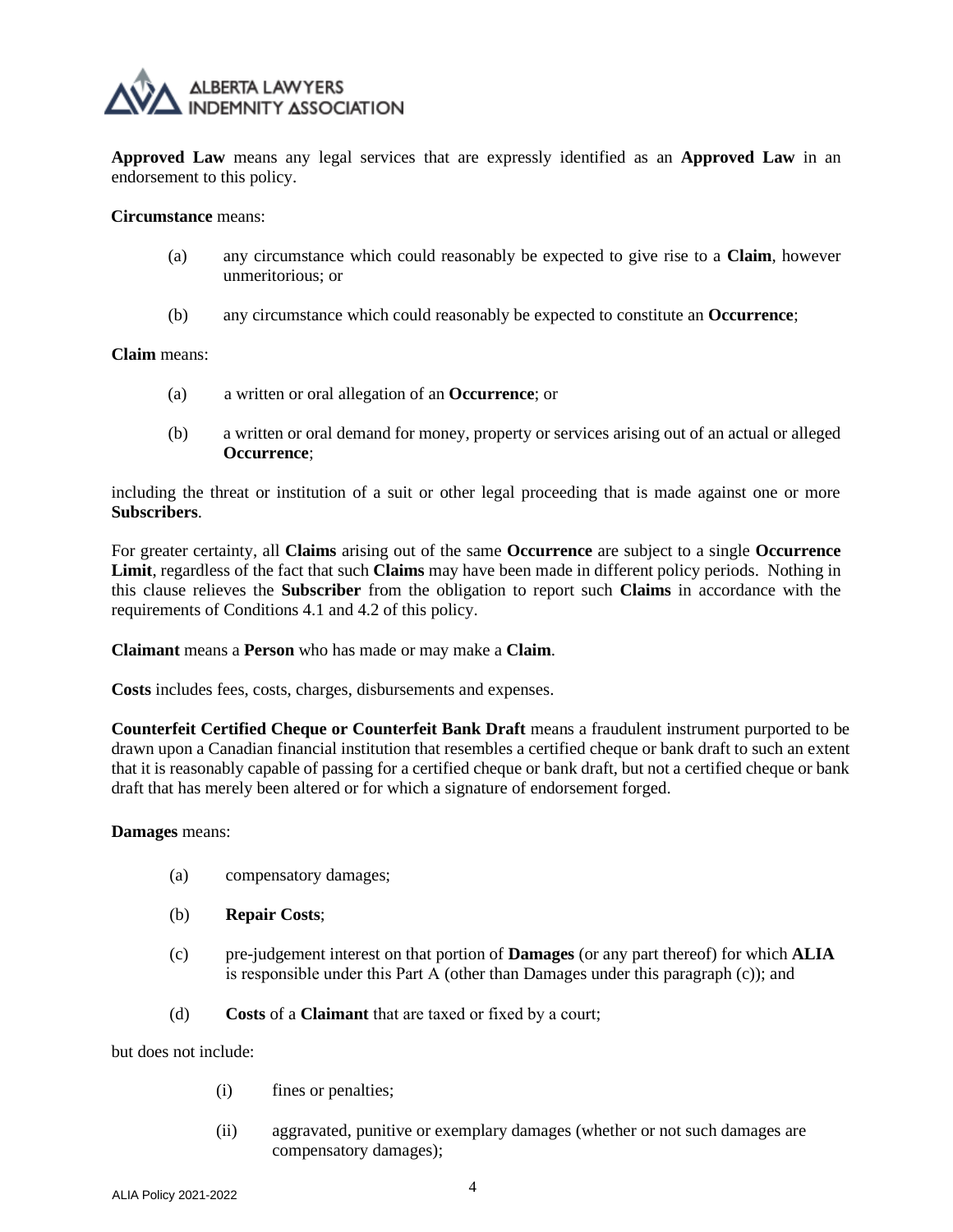

- (iii) billed or unbilled legal fees and disbursements, whether paid or not, even if claimed as special or general damages;
- (iv) any profit, remuneration or any other gain which the **Subscriber** has directly or indirectly received; or
- (v) the cost of complying with declaratory, injunctive or other non-monetary relief.

**Defence Costs** means **Costs** incurred by **ALIA** in defending or settling a **Claim**, including, without limiting the foregoing, legal fees and disbursements of counsel appointed by **ALIA** (other than **Repair Counsel**); notional legal fees and disbursements incurred by in-house defence counsel of **ALIA**, if any, as determined by **ALIA**; the fees and disbursements incurred for investigators, experts, appraisers and witnesses; **Costs**  of alternative dispute resolution; and adjuster's fees incurred on the instructions of counsel in defending or settling a **Claim**.

**Dishonest** means conduct which a reasonable person would consider to be, in the context of the expected conduct of a lawyer:

- (a) deceptive and morally reprehensible;
- (b) untruthful and morally reprehensible; or
- (c) lacking in candour and integrity;

even in the absence of an actual dishonest purpose, motive or intent.

**Enterprise** means any proprietorship, partnership, limited partnership, co-operative, society, business, association, joint venture, syndicate, company, corporation, firm, trust, municipality, government, governmental or regulatory authority, university, court or other legal or commercial entity.

**Error** means an actual or alleged inadvertent error by act or omission.

**Finding** means a finding by the trier of fact in the case against the **Subscriber**, after the exhaustion of all appeals or, if no such appeals have been commenced, after the time for commencing such appeals has expired.

**Incidental Services** means services that are connected with and incidental to legal services normally provided or supervised by a lawyer within the scope of a usual lawyer-client relationship, including, without limiting the foregoing, those services for which the **Subscriber** is responsible as a **Member** and which arise out of such **Subscriber**'s activity as an executor, administrator, trustee, personal representative, committee, guardian, or patent or trademark agent.

**Individual Deductible** has the meaning given by clause 2.5(a).

**Individual Subscriber** means a **Member** who has caused or is alleged to have caused an **Occurrence** and who is one of the following:

(a) a **Member** who is required by the **Rules** to pay the professional liability assessment for indemnity under this Part А and who has paid such assessment; or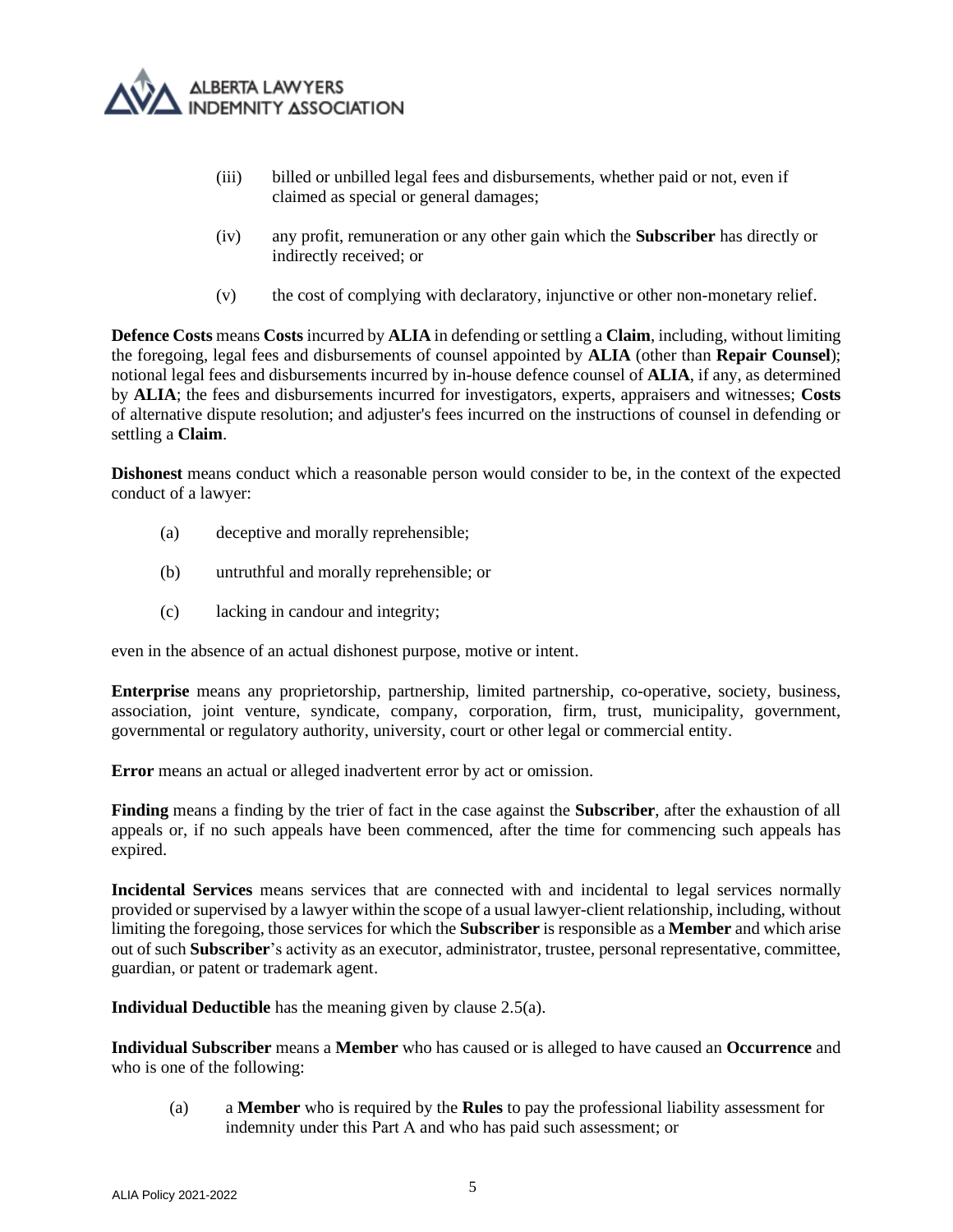

- (b) a **Member** or former **Member** who was previously, but is no longer, insured or indemnified by the indemnity program mandated by the *Legal Profession Act* (Alberta), but only with respect to **Occurrences** that took place or are alleged to have taken place:
	- (i) while that **Member** was insured by mandatory insurance; or
	- (ii) before the date of commencement of mandatory insurance.

In this definition, "mandatory insurance" means professional liability insurance or indemnity for errors and omissions required by legislation or the **Rules** to insure or indemnify **Members**, in the form that was required at the relevant time; and "**Individual Subscriber**" includes а **Professional Corporation** through which the **Individual Subscriber** was practising law at the time of the Occurrence.

#### **Ineligible Costs** means:

- (a) **Costs** incurred and earnings lost by an **Individual Subscriber** or **Additional Subscriber** in connection with an attempt to correct an **Error** in the rendering of **Professional Services**, to prevent the threat, institution or advancement of a **Claim**, or to reduce or avoid any liability, damages or loss arising out of an **Error**, or in the defence or settlement of a **Claim**, including, without limiting the foregoing, those associated with:
	- (i) photocopying documents;
	- (ii) expending time and effort;
	- (iii) preparing for and attending questioning or cross-examinations, or interlocutory proceedings;
	- (iv) preparing for and attending alternate dispute resolution;
	- (v) preparing for court and testifying; and
	- (vi) otherwise cooperating with **ALIA** in the repair, defence or settlement of a **Claim**;
- (b) out-of-pocket **Costs** of an **Individual Subscriber** or **Additional Subscriber** that are not authorized for reimbursement by **ALIA** in advance, including, without limiting the foregoing, **Costs** of independent or personal counsel retained by the **Subscriber** (except in the circumstances set out in Exclusions 3.7, 3.9 and 3.10) and **Costs** of disputing issues relating to coverage, deductibles or apportionment of liability (subject to an award otherwise by a court or arbitrator); and
- (c) **Costs** awarded personally against a **Subscriber** as a result of the **Subscriber**'s conduct in litigation, whether or not connected with an **Occurrence**.

#### **Law Firm** means:

- (a) a sole proprietorship through which an **Individual Subscriber** practises law; or
- (b) two or more **Individual Subscribers** who are, or appear to be, holding themselves out to the public as practising law together, whether or not a partnership exists in fact and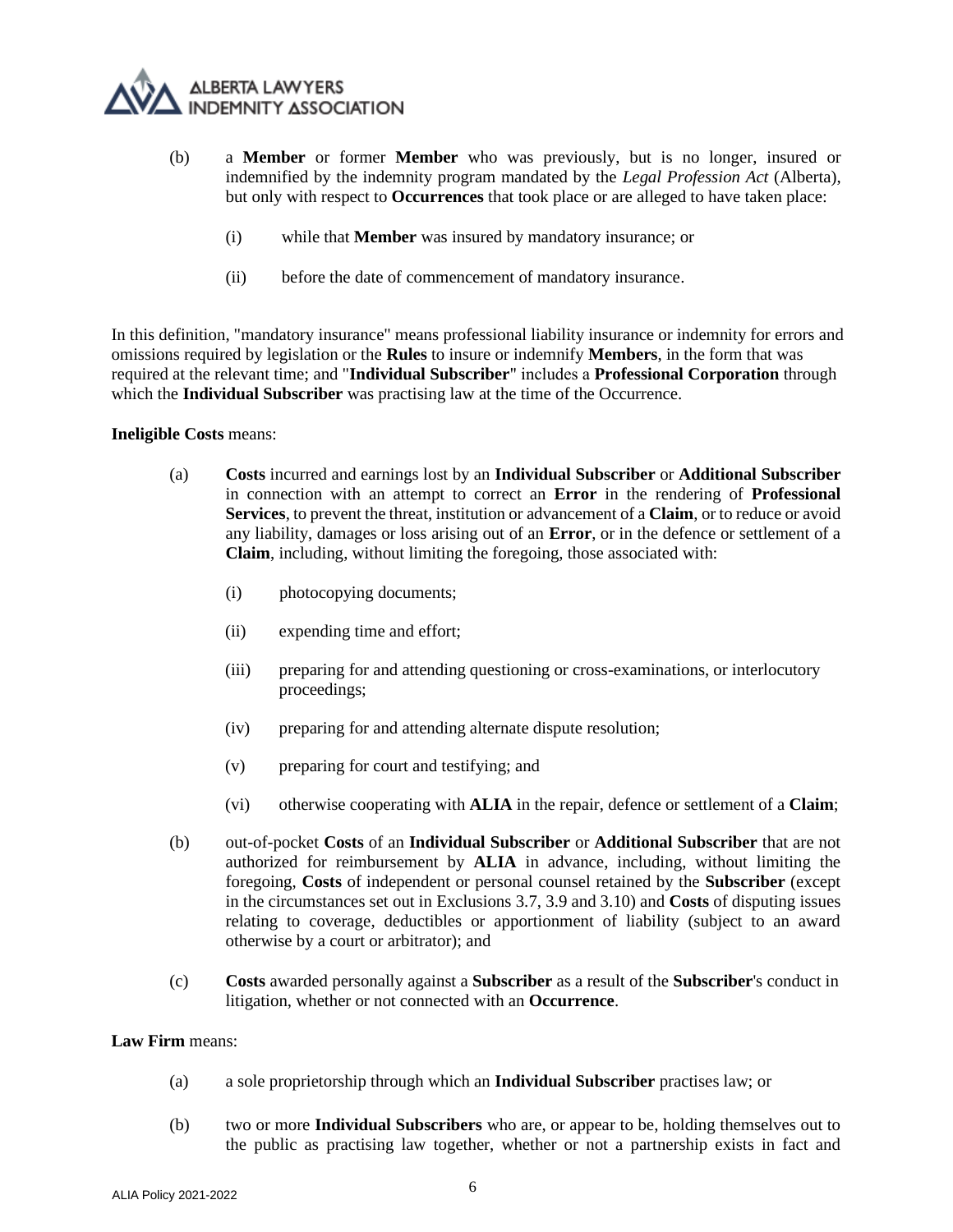

regardless of the form or forms of business organization through which the practice is conducted.

**Law Society** means the Law Society of Alberta.

**law society** means a law society, barristers' society, bar association, or a similar regulatory organization of a jurisdiction other than Alberta.

**Legal Services Organization Lawyer** means a **Member** who is an employee of, or who is exempted from the requirement to pay a professional liability assessment pursuant to the **Rules** but who is otherwise acting within the scope of their duties in providing pro bono legal services as a volunteer through, an organization which has been designated by the Executive Director of the **Law Society** under the **Rules** as an approved legal services provider of pro bono services and such designation is in full force and effect at the time of the Occurrence or which is a legal clinic, or any organization, in whatever form, providing legal services to members of the public or other organizations as authorized by the **Rules** and approved by the President and Chief Executive Officer of ALIA.

**Limits of Liability** means the **Occurrence Limit** and **Aggregate Limit** set out in Item 4(c) of the Declarations.

**Member** means a lawyer who, at the date of the **Occurrence**, was enrolled with the **Law Society** pursuant to the *Legal Profession Act* (Alberta).

**Misappropriation** means, for the purposes of this Part A, a theft, wrongful taking, or wrongful conversion and may include multiple thefts, wrongful takings, or wrongful conversions concurrently, or over time, of **Money**, **Securities or Property**, whether to the use of a **Subscriber** or a third party, which was entrusted to or received by an **Individual Subscriber** or **Additional Subscriber** in their capacity as a barrister or solicitor or such other capacity as the **Law Society** may designate, regardless of the form or forms of business organization through which the practice as a barrister or solicitor is conducted.

**Mobility Rules** means those rules of a Canadian **law society** that govern the ability of members of other Canadian **law societies** to provide **Professional Services** in that jurisdiction on a temporary or permanent basis.

#### **Money, Securities or Property** means:

- (a) money including currency, coins, and bank notes having а face value and in current use;
- (b) securities including all negotiable and non-negotiable instruments or contracts representing money, debt, an equity interest or an interest in property and includes revenue and other stamps, tokens and tickets in current use; and
- (c) personal property including trust money, in cash or on deposit, and chattels, which have been entrusted.

**Non-qualifying Services** means advice or services provided or supervised by a **Subscriber** in relation to one or more **Ancillary Activities** conducted by that **Subscriber**.

**Occurrence** means an **Error** in the rendering of **Professional Services** to others, provided in either case that: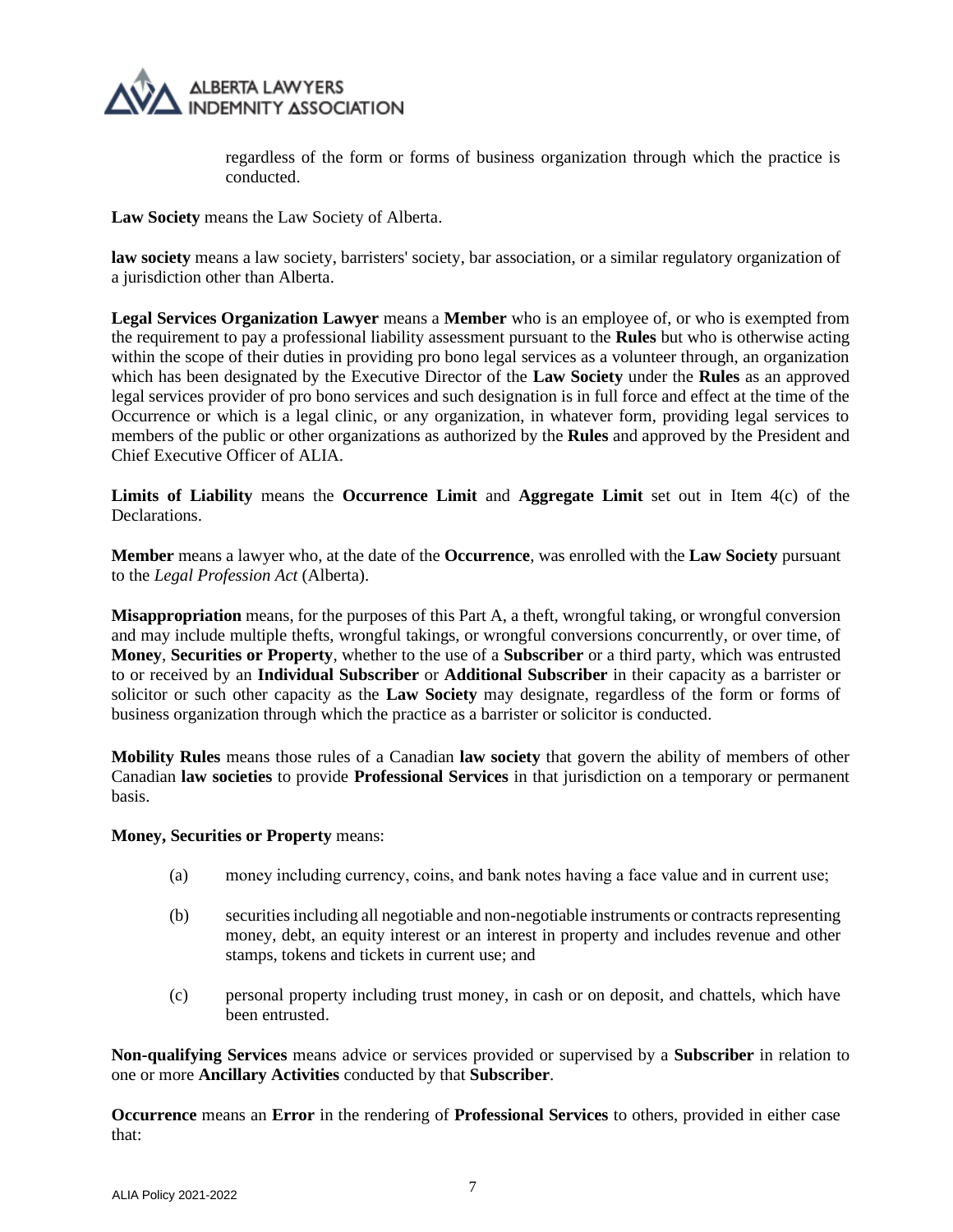

- (a) a sole **Error** shall be considered one **Occurrence** regardless of:
	- (i) the number of **Claimants** or **Claims** arising out of the **Error**;
	- (ii) the number of **Subscribers** against whom **Claims** are made in connection with the **Error**; or
	- (iii) the fact that **Claims** arising out of the **Error** were made at different times or in different policy periods; and
- (b) two or more **Errors** that are the same or that are **Related** shall be considered a single **Occurrence**, regardless of:
	- (i) the number of **Claimants** or **Claims** arising out of the **Errors**;
	- (ii) the number of **Subscribers** against whom **Claims** are made in connection with the **Errors**;
	- (iii) the fact that the **Errors** occurred in the same or different retainers for the same or different clients; or
	- (iv) the fact that the **Errors** took place, or that **Claims** arising out of the **Errors** were made, at different times or in different policy periods.

**Occurrence Limit** has the meaning given by claus[e 2.5\(b\),](#page-12-0) subject to clause [2.5](#page-11-0)[2.5\(f\).](#page-12-1)

**Overdraft** means a negative balance in the **Subscriber**'s trust account, whether or not related to or caused by a **Counterfeit Certified Cheque or Counterfeit Bank Draft**.

**Person** includes an individual and an **Enterprise**.

**Policy Period** is that indicated in Item 4(b) of the Declarations.

**Professional Corporation** means a corporation to which a permit has been issued pursuant to subsection 131(3) of the *Legal Profession Act* (Alberta).

**Professional Services** means services normally provided or supervised by a lawyer within the scope of a usual lawyer-client relationship which are with respect to:

- (a) the law of Canada, of Alberta, or of any other province or territory located within Canada;
- (b) an **Approved Law**; or
- (c) a combination of the laws referred to in clauses (a) and (b) above;

and includes:

(d) services rendered as an arbitrator or a mediator of legal disputes, or in an equivalent role with respect to such disputes; and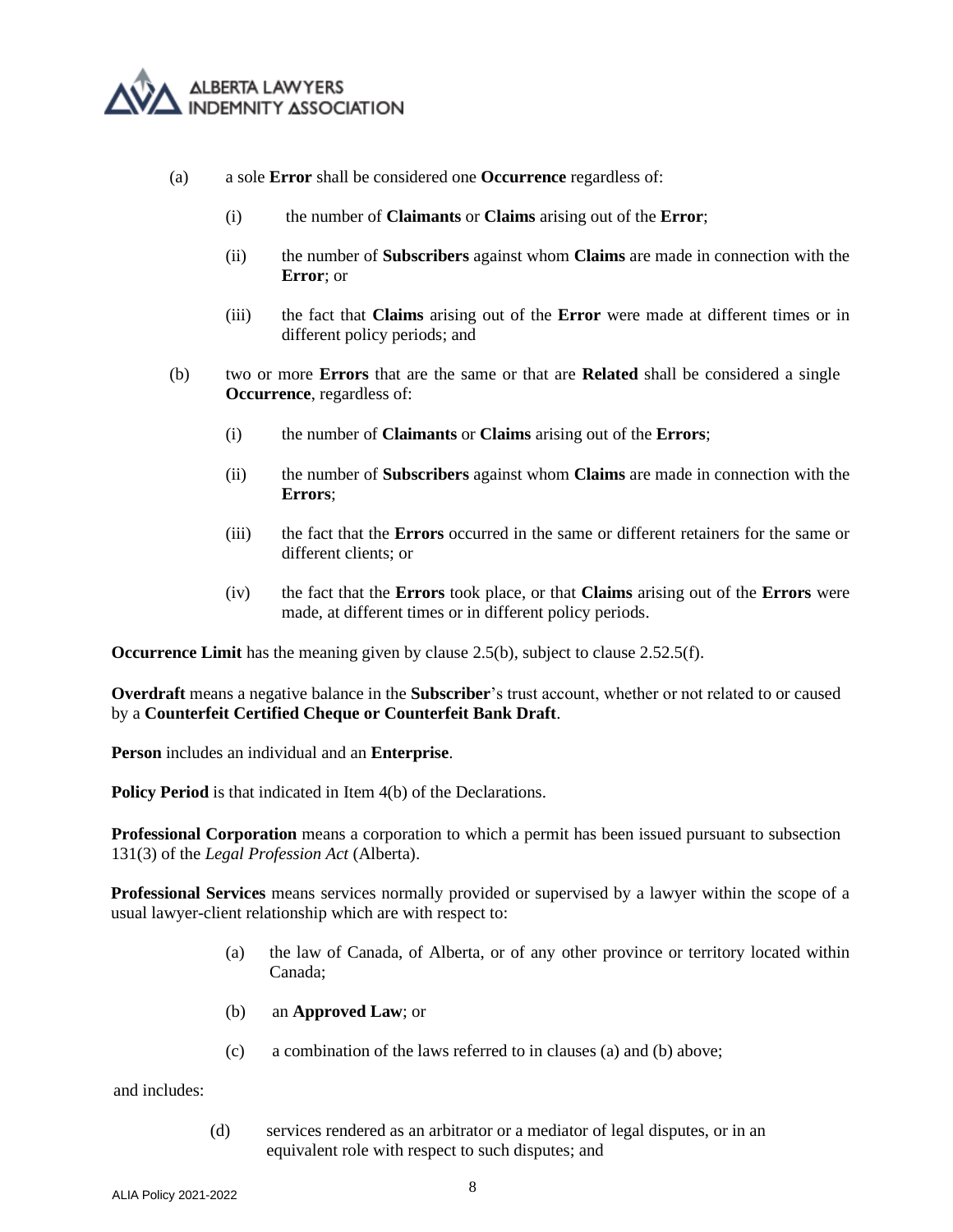

(e) **Incidental Services** that are substantially **Related** to the services described in paragraphs  $(a)$ ,  $(b)$  and  $(c)$ ;

but does not include:

- (f) **Ancillary Activities**;
- (g) the mere receipt and distribution of funds by a **Subscriber**, whether through that **Subscriber**'s trust account or otherwise; or

#### (h) **Unauthorized Practice**.

**Reciprocal Jurisdiction** means a Canadian jurisdiction the **law society** of which has adopted **Mobility Rules** that are not substantially more restrictive than the **Mobility Rules** of the **Law Society**.

**Related** includes factual relationships, logical relationships, causal relationships and any other relationship.

**Related Party** means, with respect to а particular **Individual Subscriber**:

- (a) a present or former partner of the **Individual Subscriber**;
- (b) any **Law Firm** through which the **Individual Subscriber** was practising at the time of the Occurrence, whether as partner, associate, employee, counsel, contract lawyer or otherwise;
- (c) a present or former partner of any **Law Firm** through which the **Individual Subscriber** has practised law; and
- (d) a **Spouse**, **Adult Interdependent Partner**, parent, child, sibling or other relative of the **Individual Subscriber** or any other individual set forth in the foregoing paragraphs (a) through (c).

**Repair Costs** means **Costs** incurred by **ALIA** in an attempt to:

- (a) correct an **Error** in the rendering of **Professional Services**;
- (b) prevent the threat or institution of a **Claim** or legal proceeding against one or more **Subscribers** arising out of an **Error** in the rendering of **Professional Services**; or
- (c) reduce or avoid any liability, damages or loss, including taxed costs and interest, arising out of an **Error** in the rendering of **Professional Services**.

**Repair Counsel** means counsel retained by **ALIA** pursuant to clause [2.4\(a\).](#page-11-1)

**Rules** means the Rules of the **Law Society**, as amended.

**Social Engineering Fraud** includes the intentional misleading of: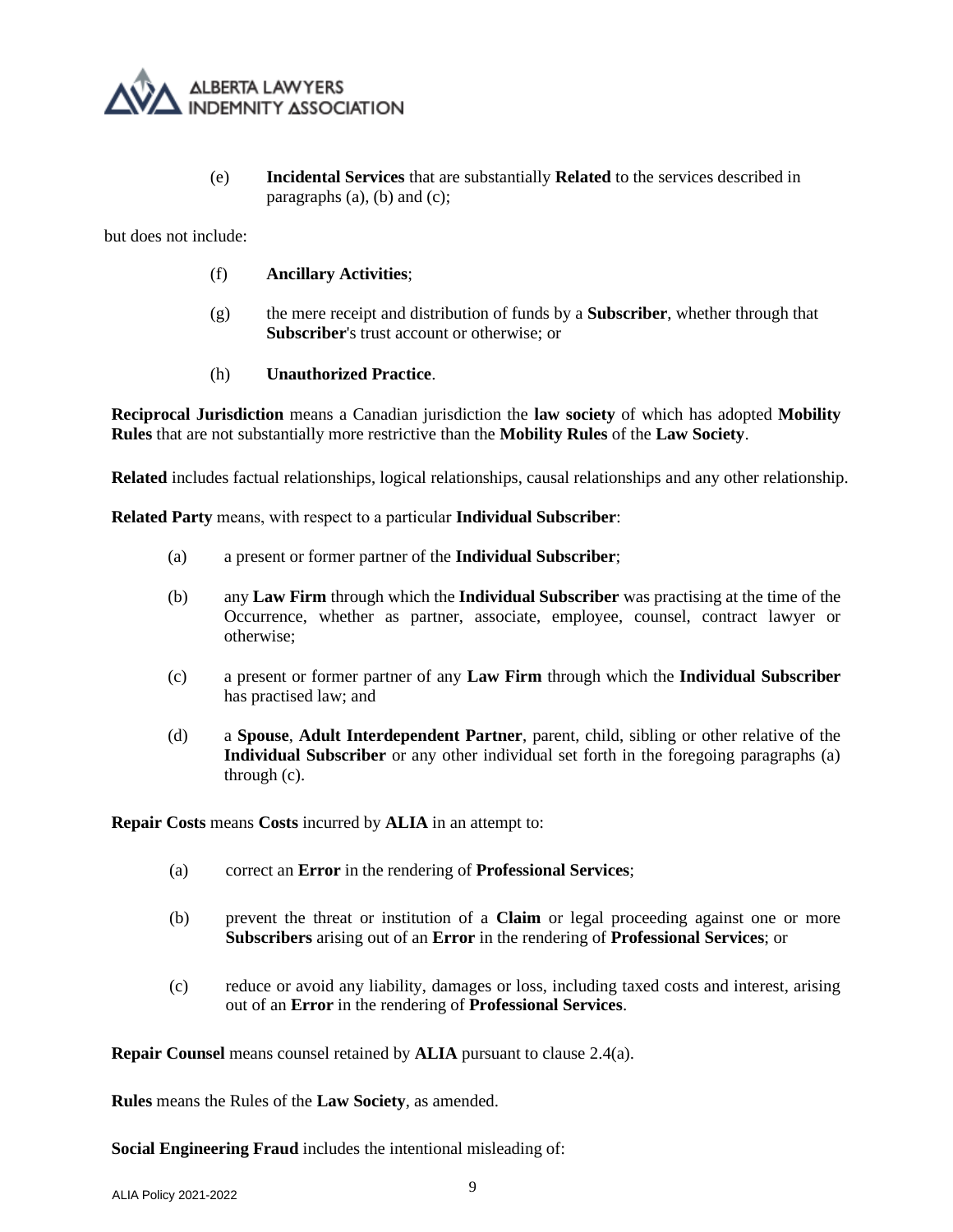

- <span id="page-9-0"></span>(a) a **Subscriber** or a **Law Firm**;
- (b) a client of a **Subscriber** or a **Law Firm**;
- <span id="page-9-1"></span>(c) a partner, associate, employee, counsel, contract lawyer or other agent or representative of a **Law Firm**; or
- (d) a bank or other financial institution of any **Person** listed in clauses [\(a\)](#page-9-0) to [\(c\)](#page-9-1) above,

into sending or paying money based on fraudulent information that is provided to any such **Person** in a written or verbal communication.

**Spouse** means the husband or wife of a married individual.

#### **Subscriber** means:

- (a) an **Individual Subscriber**;
- (b) an **Additional Subscriber**; or
- (c) а **Legal Services Organization Lawyer**.

**Unauthorized Practice** means legal services normally provided or supervised by a lawyer within the scope of a usual lawyer-client relationship by a **Subscriber** in contravention of the rules of a **law society**. Notwithstanding any other term of this policy, the onus is on the **Subscriber** to prove that the **Subscriber** has not engaged in **Unauthorized Practice**.

## **II. INDEMNITY AGREEMENTS**

In consideration of payment of the premium when due, and subject to the **Limits of Liability**, deductibles, exclusions, conditions and all other terms of this Part А, **ALIA** agrees with each **Subscriber** as follows:

#### 2.1 **Damages**

Subject to Conditions [4.1,](#page-16-0) 4.2 and 4.4 of this Part A, which are conditions precedent to coverage, and subject also to all other provisions of this Part A, **ALIA** will pay on behalf of each **Subscriber** the **Damages** that the **Subscriber** becomes legally obligated to pay arising out of an **Occurrence**.

#### 2.2 **Defence of Claims and Payment of Costs**

In respect of the indemnity coverage given by this Part А, **ALIA** will:

(a) defend that portion of any **Claim** against a **Subscriber** alleging an **Occurrence** and seeking **Damages** that would fall within the coverage provided by this Part А. As part of this obligation to defend such a **Claim**, **ALIA** shall have complete and exclusive control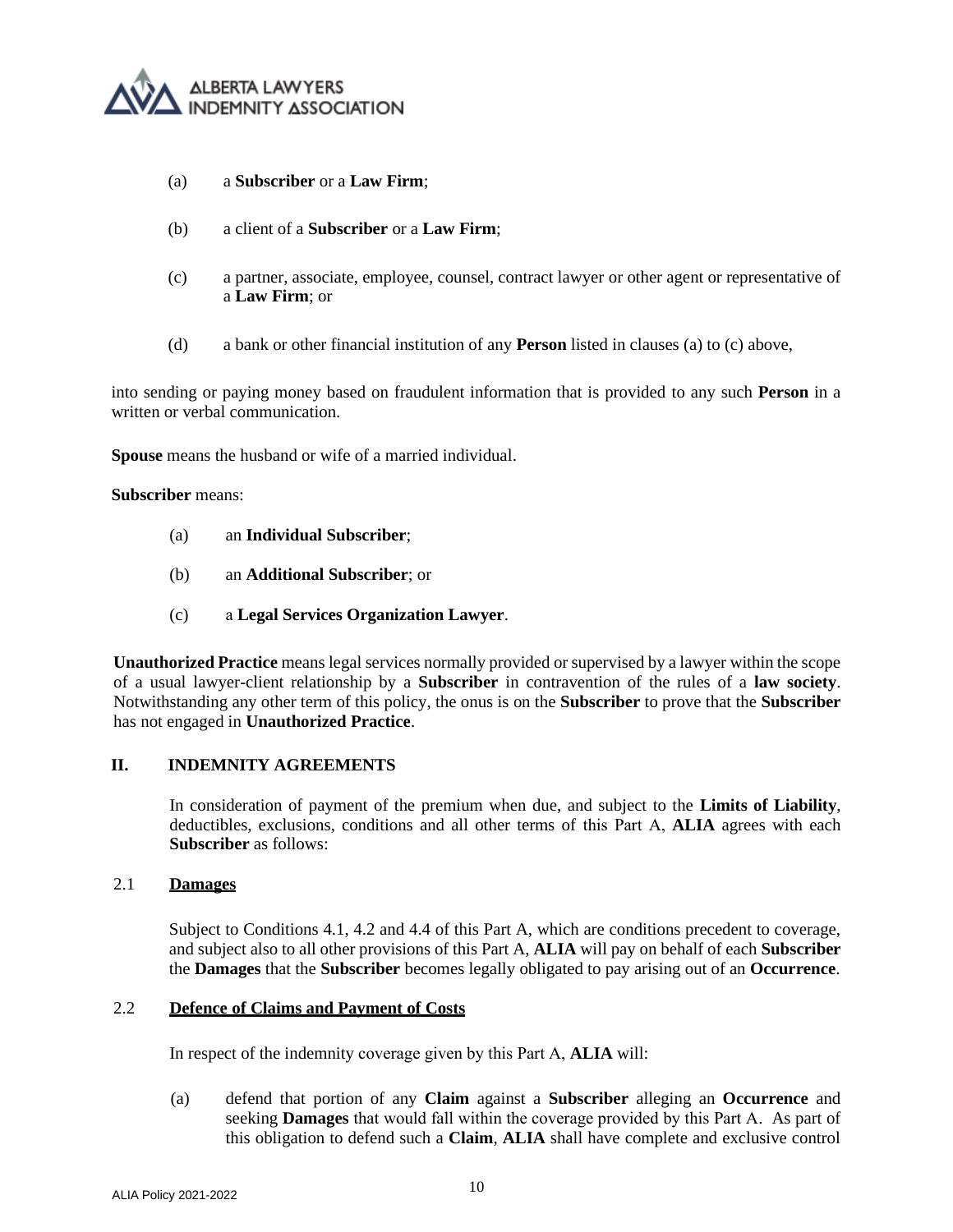

over the conduct of the defence of a **Claim**, including the appointment and instruction of counsel;

- (b) pay all **Administrative Costs** incurred by **ALIA** in connection with the **Claim**, it being understood that the payment of **Administrative Costs** by **ALIA** will not erode the **Limits of Liability** provided in this Part А;
- (c) pay all **Defence Costs** and **Repair Costs**, incurred by **ALIA**, in connection with that part of the **Claim** that falls within the coverage provided by this Part A, it being understood that the payment of **Defence Costs** and **Repair Costs** by **ALIA** will erode the **Limits of Liability** provided in this Part А; and
- (d) pay all premiums on appeal bonds and on bonds to release attachments, for bond amounts not exceeding the applicable **Limit of Liability** (as such **Limit of Liability** may be eroded in accordance with this policy from time to time), in connection with the **Claim** that have been authorized in advance by **ALIA**, it being understood that the payment of such premiums will erode the **Limits of Liability** provided in this Part А and that **ALIA** will have no obligation to furnish, apply for or give security for any such bonds.

#### 2.3 **Limits on Defence and Payment of Costs**

- (a) *Uncovered Claim*. **ALIA** has no duty to defend, and has no duty to pay any defence **Costs**, **Repair Costs**, **Administrative Costs** or other amounts, regarding a **Claim** or а part of a **Claim** that falls within an Exclusion of this Part А or that otherwise is not covered by this Part А.
- (b) *Ineligible Costs*. **ALIA** is not responsible for and will not pay any **Ineligible Costs**.
- <span id="page-10-0"></span>(c) *Uncovered portion of defence or damages:* **ALIA** has no obligation to pay any defence **Costs** or other amounts with respect to parties, allegations, or **Damages** that are not covered by this Part A, and such defence **Costs** or other amounts are the sole responsibility of the **Subscriber**. If there are uncovered parties, allegations or **Damages** in the **Claim**, the following shall apply:

#### *With respect to payment of Defence Costs and Repair Costs:*

- (i) **ALIA** and **Subscriber** will use reasonable efforts to agree upon an allocation of the **Defence Costs** and the **Repair Costs** attributable to the covered and uncovered parties, allegations or **Damages**. If **ALIA** and **Subscriber** cannot reach such an agreement, then **ALIA** is entitled to decide the appropriate percentage, acting reasonably, for the **Defence Costs** and the **Repair Costs** attributable to the covered parties, allegations or **Damages** and shall be entitled to pay only that percentage;
- (ii) any determination of such a percentage allocation shall apply only to **Defence Costs** or **Repair Costs** and shall not apply to or be considered with respect to allocation of **Damages** (other than **Repair Costs**);
- (iii) if **ALIA** pays **Defence Costs** or other amounts that would be allocated to a **Subscriber** hereunder, the **Subscriber** shall pay such amounts to **ALIA** on demand;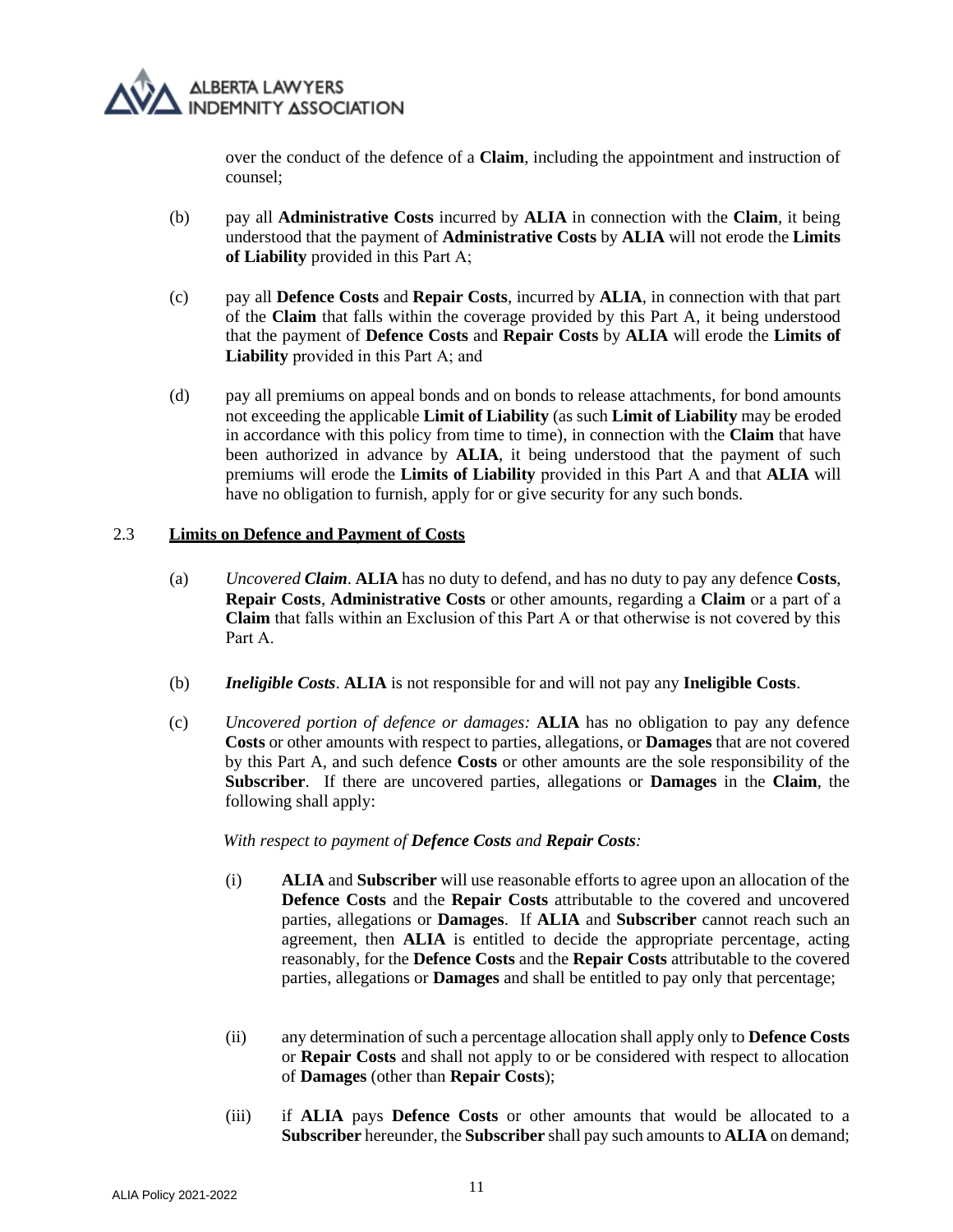

*With respect to payment of Damages:*

(iv) the allocation between covered and uncovered **Damages** (other than **Repair Costs**) may proceed after judgment in, or settlement of, the **Claim** and will be based on the relative legal and relative factual exposure of **ALIA** and the **Subscriber** with respect to the covered and uncovered **Damages**.

## 2.4 **Repair of Errors**

**ALIA** may determine, in its sole discretion, whether an attempt should be made to repair an **Error** in the rendering of **Professional Services**; however, **ALIA** has no obligation or duty to attempt to repair an **Error**. If **ALIA** determines that an attempt should be made to repair an **Error**, then as between **ALIA** and the **Subscriber**, **ALIA** shall be entitled to have complete and exclusive control over the repair. Such exclusive control includes, without limiting the foregoing, **ALIA's** ability to:

- <span id="page-11-1"></span>(a) retain counsel to act on behalf of **ALIA**, which retainer may provide that such counsel may be exclusively instructed by **ALIA** and may contain such other terms and conditions (including that it may be a joint retainer) as **ALIA** may determine in its sole discretion;
- (b) incur **Repair Costs**;
- (c) take such steps as **ALIA** decides are appropriate to prevent the threat or institution of a **Claim** or legal proceeding against one or more **Subscribers** arising out of an **Error** in the rendering of **Professional Services**; and
- (d) take such steps as **ALIA** deems appropriate to reduce or avoid any liability, loss or damages arising out of an **Error** in the rendering of **Professional Service**s.

## <span id="page-11-0"></span>2.5 **Deductibles and Limits of Liability**

- (a) *Individual Deductible*.
	- (i) Each **Subscriber** against whom one or more **Claims** are made in respect of an **Occurrence** shall be liable for **Defence Costs** and **Damages** (including **Repair Costs**) for that **Occurrence** up to a maximum amount of \$5,000.00 in the aggregate (the **Individual Deductible**).
	- (ii) **ALIA** does not have any obligation to pay to a **Claimant** an amount attributable to an **Individual Deductible** although **ALIA** may pay all or part of the **Individual Deductible** amount to a **Claimant** to effect settlement of a claim, or to pay **Repair Costs** or **Defence Costs**. If **ALIA** pays any part or all of the **Individual Deductible** amount to a **Claimant** to effect settlement of a claim or to pay **Repair Costs** or **Defence Costs**, the **Subscriber** shall promptly reimburse **ALIA** the amount paid.
	- (iii) If a **Claim** is made against more than one **Subscriber** from the same **Law Firm**  in respect of the same **Occurrence**, only one **Individual Deductible** will be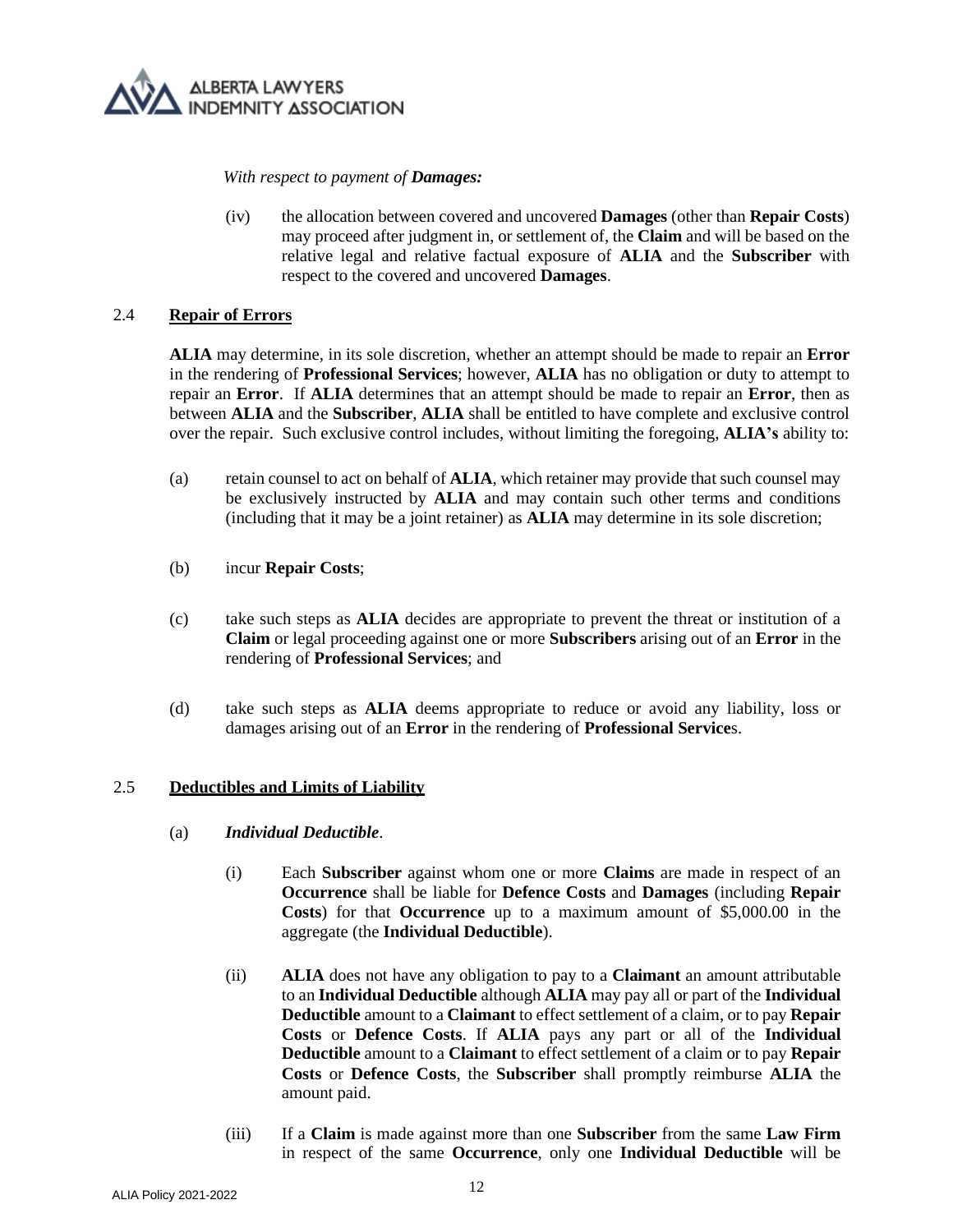

charged for that **Occurrence**. **ALIA** has the sole discretion to decide which of such **Subscribers** is responsible for paying the **Individual Deductible**.

- <span id="page-12-0"></span>(b) *Occurrence Limit*. Subject to clause [2.5](#page-11-0)[\(f\)](#page-12-1) of this Part A, for each **Occurrence**, the maximum amount payable by **ALIA** collectively for **Damages**, **Repair Costs**, **Defence Costs** and any other amounts combined is \$1,000,000.00 (the **Occurrence Limit**) less the applicable **Individual Deductible**.
- <span id="page-12-2"></span>(c) *Aggregate Limit*. The maximum amount payable by **ALIA** collectively for **Damages**, **Repair Costs**, **Defence Costs** and any other amounts combined on behalf of any **Individual Subscriber**, including all **Additional Subscribers**, for all **Claims** made during the **Policy Period**, regardless of the number of **Occurrences**, is \$2,000,000.00 (the **Aggregate Limit**) less the applicable **Individual Deductibles**.

The **Aggregate Limit** applicable to an **Individual Subscriber** shall not be eroded by **Claims** made against that **Individual Subscriber** in their role as an **Additional Subscriber** in respect of the same **Occurrence**.

(d) *Application of Occurrence Limit and Aggregate Limit to Multiple Claims, Claimants, Subscribers and policy periods.* The maximum liability of **ALIA** for each **Occurrence** and for **Claims** made during the entire **Policy Period** is as set forth in clauses 2.[5\(b\)](#page-12-0) and 2.[5\(c\)](#page-12-2) above, regardless of: the number of **Claims** or **Claimants** arising out of a particular **Occurrence**; the number of **Subscribers** against whom **Claims** are made in connection with the **Occurrence**; the fact that the **Occurrence** occurred in the same or different retainers for the same or different clients; or the fact that the **Occurrence** took place, or that **Claims** arising out of the **Occurrence** were made, at different times or in different policy periods. Multiple **Claims**, **Claimants**, **Subscribers**, retainers, or policy periods involved in a single **Occurrence** will not increase or cumulate the **Occurrence Limit** or the **Aggregate Limit**.

However, if one or more **Claims** arising out of the same **Occurrence** are made jointly, severally, or jointly and severally, against two or more **Law Firms**, then the **Individual Deductible** and the **Occurrence Limit** and **Aggregate Limit** shall apply separately to each **Law Firm** unless the involvement of more than one **Law Firm** is attributable solely to the fact that an **Individual Subscriber** causing the Occurrence has relocated from one **Law Firm** to another.

- (e) *Exhaustion of Limits of Liability*. **ALIA** shall not be obligated to pay any **Damages**, **Repair Costs**, **Defence Costs**, or any other amounts, or to undertake or continue the repair of any **Error** or the defence of any proceeding, after the respective **Limits of Liability**  have been exhausted, or after deposit of the applicable **Limits of Liability** into a court of competent jurisdiction. In such a case, **ALIA** shall have the right to withdraw from further defence or repair by tendering control of the defence or repair to the **Subscriber**.
- <span id="page-12-1"></span>(f) *Applicable Sublimits*. Notwithstanding any other term of this policy, there is a \$250,000 **Occurrence Limit**, less the applicable **Individual Deductible**, for each **Claim** that is against a **Subscriber** or an **Additional Subscriber** alleging an **Occurrence** and seeking **Damages** that would fall within the coverage provided by this Part А and that is brought in a jurisdiction other than Canada or any of its provinces or territories.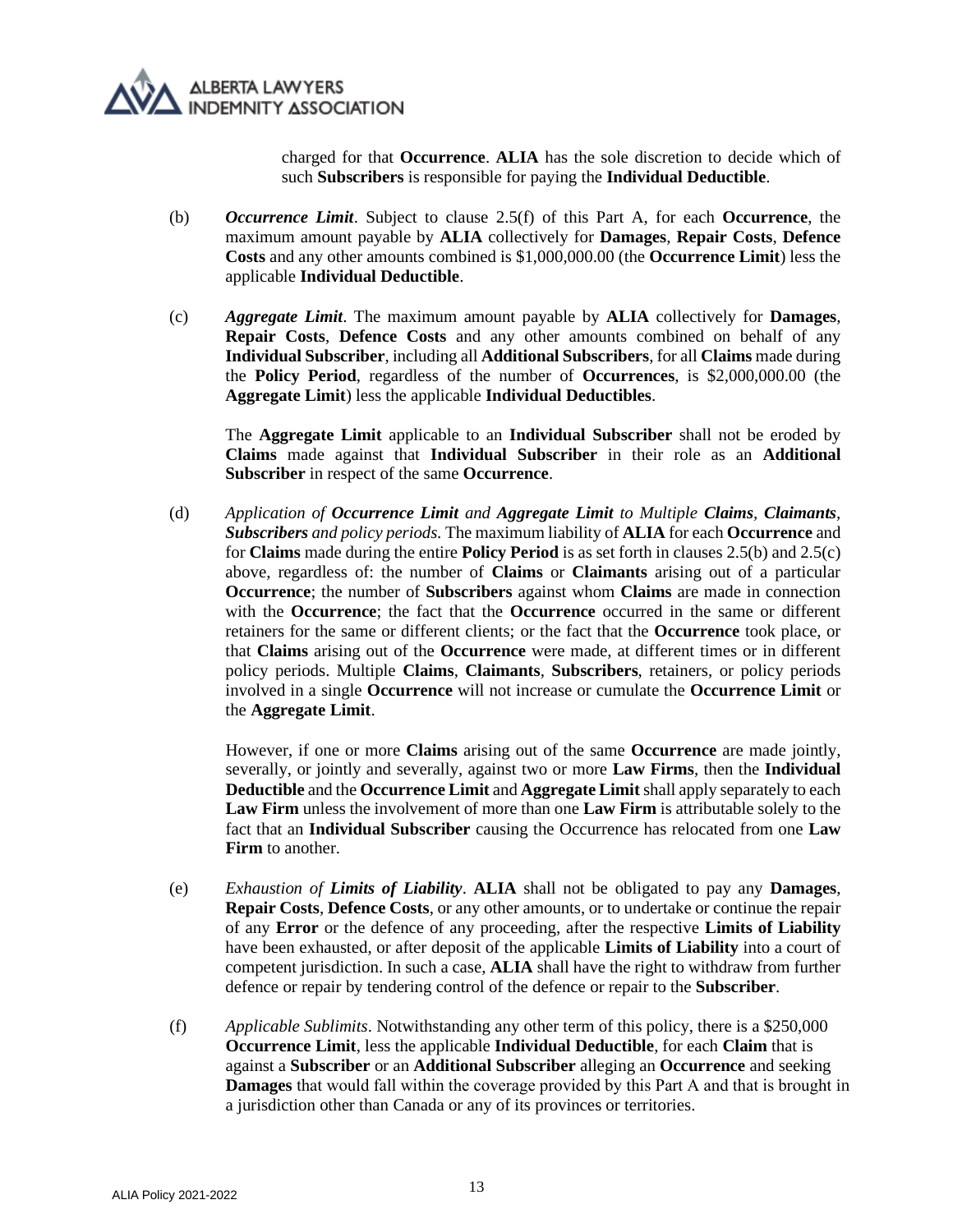

## **III. EXCLUSIONS**

The indemnity coverage given by this Part А does not apply to a **Claim** arising out of or from:

- 3.1 *[Intentionally deleted]*;
- 3.2 **Professional Services** provided in a **Subscriber**'s capacity as a member of a non-Canadian **law society**;
- <span id="page-13-3"></span>3.3 **Non-qualifying Services**;
- 3.4 the mere receipt and distribution of funds by a **Subscriber**, whether through that **Subscriber**'s trust account or otherwise;
- <span id="page-13-0"></span>3.5 the theft or **Misappropriation** of trust funds or property or in any way **Related** to such theft or **Misappropriation**;
- <span id="page-13-1"></span>3.6 a **Dishonest**, fraudulent or criminal act or omission that does not fall within Exclusion [3.5;](#page-13-0)
- <span id="page-13-2"></span>3.7 a malicious act or omission, except that **ALIA** will reimburse to a **Subscriber** reasonable legal fees and disbursements incurred by independent counsel retained by the **Subscriber** in the defence of allegations of an allegedly malicious act or omission, if there is a **Finding** that the **Subscriber** did not commit the malicious act or omission. However, such legal fees and disbursements will only be reimbursed if the **Claim** against the **Subscriber** otherwise would have been covered under this Part A, but for the existence of this exclusion. In addition, such reimbursement is subject to allocation between covered and uncovered amounts in accordance with clause [2.3\(c\);](#page-10-0)
- 3.8 any loss due to **Misappropriation** which is covered under Part B of this policy, or which would have been covered under Part B but for:
	- (a) the exhaustion of the limits set out in clauses [2.4\(a\)](#page-28-0) o[r 2.4\(b\)](#page-28-1) of Part B; or
	- (b) the failure of any **Subscriber** to comply with any term of Part B including, without limiting the generality of the foregoing, the Conditions set out in Section [IV](#page-29-0) of Part B;
- 3.9 a penalty assessed against a **Subscriber** under section 163.2 of the *Income Tax Act*, except that **ALIA** will reimburse to the **Subscriber** reasonable legal fees and disbursements incurred by independent counsel retained by the **Subscriber** in the successful appeal of such penalty, if there is a **Finding** that the **Subscriber** did not commit the acts or omissions which gave rise to the potential penalty. However, such legal fees and disbursements will only be reimbursed if the **Claim**  against the **Subscriber** seeks **Damages** against the **Subscriber** as a result of the same or **Related** conduct of the **Subscriber** which gives rise to the **Subscriber's** potential liability under s. 163.2 of the *Income Tax Act* and such **Damages** would otherwise would have been covered under this Part A.

In addition, such reimbursement is subject to allocation between covered and uncovered amounts in accordance with clause [2.3\(c\);](#page-10-0)

3.10 a fine or penalty assessed against a **Subscriber** under the *Proceeds of Crime (Money Laundering) and Terrorist Financing Act*, except that **ALIA** will reimburse to the **Subscriber** reasonable legal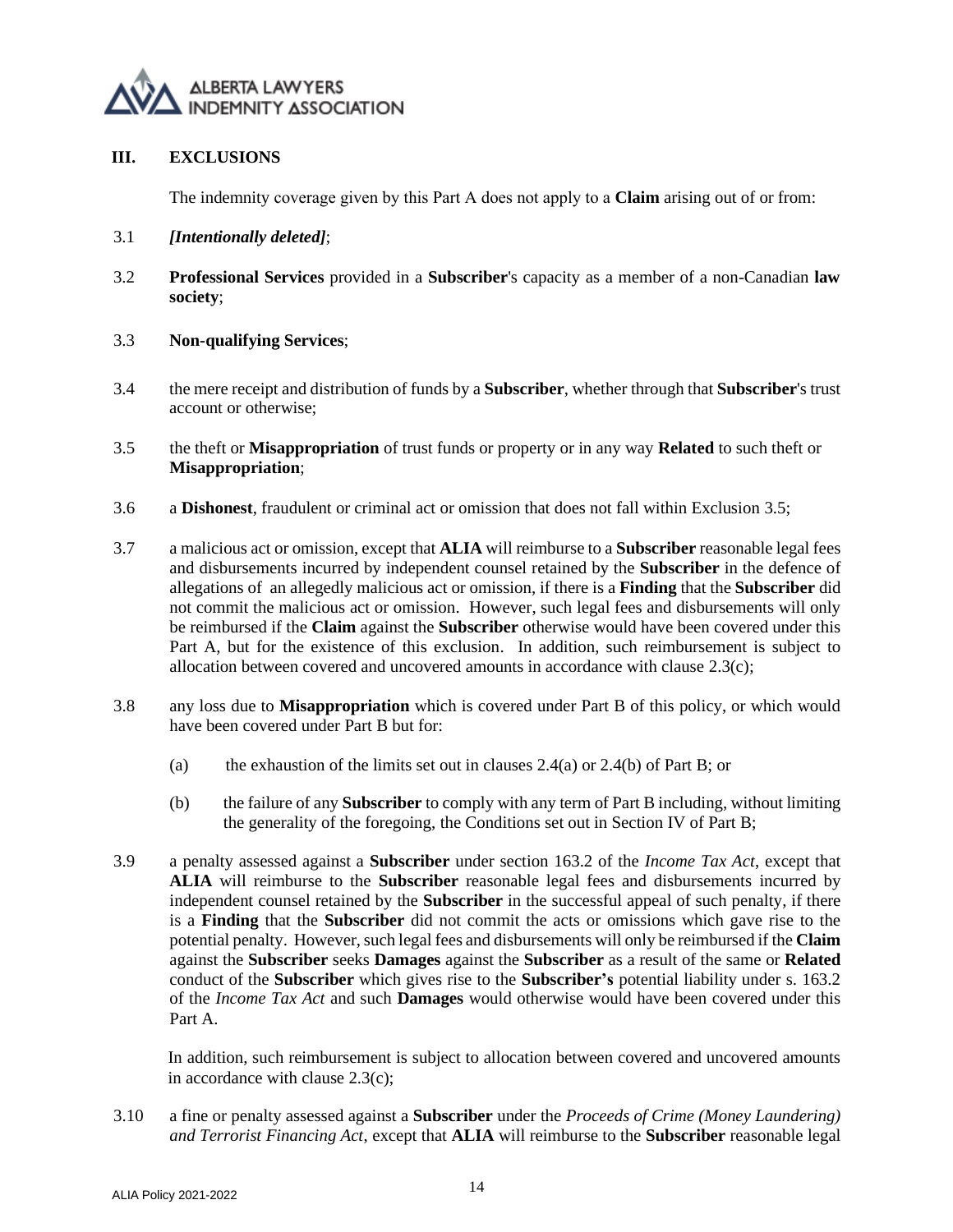

fees and disbursements incurred by independent counsel retained by the **Subscriber** in the defence of a prosecution of an offence under such *Act*, if there is a **Finding** that the **Subscriber** did not commit the acts or omissions which gave rise to the potential fine or penalty*.* However, such legal fees and disbursements will only be reimbursed if the **Claim** against the **Subscriber** seeks **Damages** against the **Subscriber** as a result of the same or **Related** conduct of the **Subscriber** which gives rise to the **Subscriber's** potential liability under the *Proceeds of Crime (Money Laundering) and Terrorist Financing Act* and such **Damages** otherwise would have been covered under this Part A.

In addition, such reimbursement is subject to allocation between covered and uncovered amounts in accordance with clause [2.3\(c\);](#page-10-0)

- 3.11 the bodily injury, sickness, disease or death of any **Person** (other than mental illness, emotional distress, or humiliation of a claimant that is the direct result of an **Occurrence**);
- 3.12 physical damage to tangible property, including, without limiting the foregoing, physical damage that results in the loss of use of the property, unless such damage is the direct result of an **Occurrence**;
- 3.13 a **Subscriber**'s acting in the capacity of director or officer of any **Enterprise**; or
- 3.14 damage to or loss of use of tangible or intangible property, alteration or loss of data, disclosure of confidential information, theft or other loss of money or property, or any other loss which arises, directly or indirectly, from:
	- (a) the receipt or transmission of a computer virus or other program via the internet or in any other electronic manner;
	- (b) the failure or violation of the security of computer, telecommunication or other devices, systems, or networks;
	- (c) computer code or programming, including but not limited to a computer virus, that does or which is intended to:
		- (i) delete, distort, corrupt, manipulate, or prevent access to: internet connections or systems; computer programming; computer, telecommunication or other devices, systems or networks; or electronic data;
		- (ii) impair the performance of computer, telecommunication or other devices, systems or networks;
		- (iii) obtain or disclose electronic data without the consent or authority of the **Subscriber**; or
		- (iv) gain remote control of or access to computer, telecommunication or other devices, systems or networks for uses other than those intended for authorized users of such devices, systems or networks; or

## (d) **Social Engineering Fraud**.

In addition, the coverage given by this Part A does not apply to: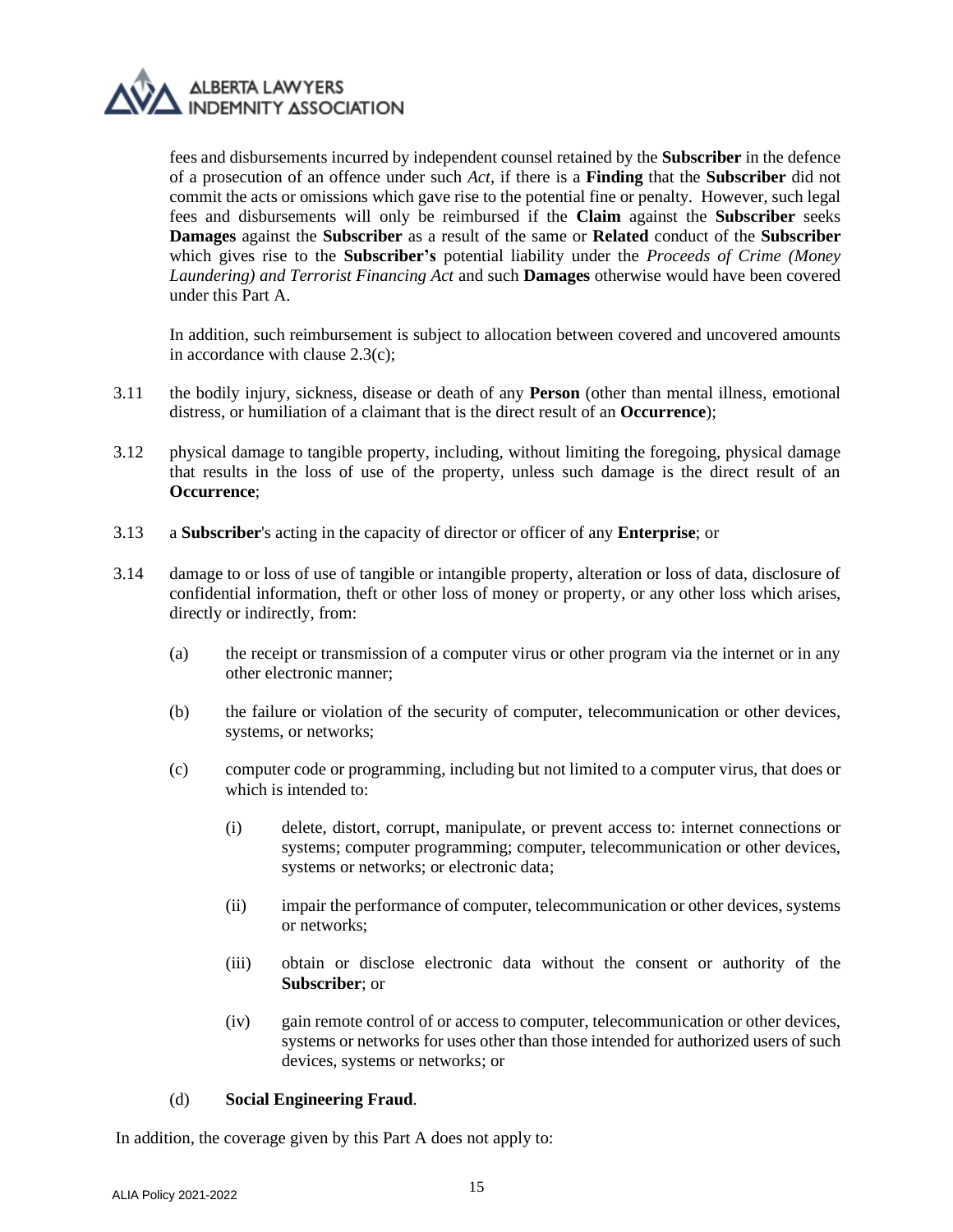

- 3.15 a **Claim** made against a **Member** who is an employee of, or who contracts with, a government, municipality, university, **Person** or **Enterprise**, other than a **Law Firm**, and who practises law solely within the scope of that employment or contract. This exclusion applies whether the **Member** is employed, or contracts to provide services, individually or through a **Professional Corporation**, and whether or not the **Member's** employment agreement or contract permits the **Member** to provide **Professional Services** outside of the scope of the **Member's** employment or contract. This exclusion does not apply to a **Member** who is a **Legal Services Organization Lawyer**;
- 3.16 a **Claim** made against a **Member** who is an employee of, or who contracts with, a government, municipality, university, **Person** or **Enterprise**, other than a **Law Firm**, except to the extent such **Claim** arises from **Professional Services** provided outside the scope of such employment or contract;
- 3.17 any **Claim** in any way relating to or arising out of the **Subscriber**'s assumption of responsibility for the **Subscriber's** own or another's performance of:
	- (a) an undertaking;
	- (b) an agreement; or
	- (c) a promise;

to pay a debt, including but not limited to an **Overdraft**.

- 3.18 a **Claim** against a **Subscriber** made by the **Subscriber**'s employer at the time the **Claim** was made or the **Occurrence** happened;
- 3.19 a **Claim** against a **Subscriber** made by the **Subscriber**'s **Law Firm** at the time the **Claim** was made or the **Occurrence** happened;
- 3.20 a **Claim** against an **Individual Subscriber** by an **Additional Subscriber**;
- 3.21 a **Claim** for which proper notice has not been given in accordance with Conditions 4.1 and 4.2, or which was reported to **ALIA** after the **Policy Period**;
- 3.22 a **Claim** made, or deemed to have been made, prior to or after the **Policy Period**;
- 3.23 a **Claim** excluded under *Nuclear Incident Exclusion Clause* (attached); or
- 3.24 a **Claim** made by or in any way **Related** to an **Enterprise** in which the **Individual Subscriber** or **Related Parties** of the **Individual Subscriber**, or any combination thereof, held, directly or indirectly, at the time of the **Occurrence** or at any time thereafter, beneficial ownership in an amount greater than ten per cent (10%), to the extent that the damages the **Individual Subscriber** is legally obligated to pay represent the share of ownership in such Enterprise held by the **Individual Subscriber** or **Related Parties** of the **Individual Subscriber** or any combination thereof.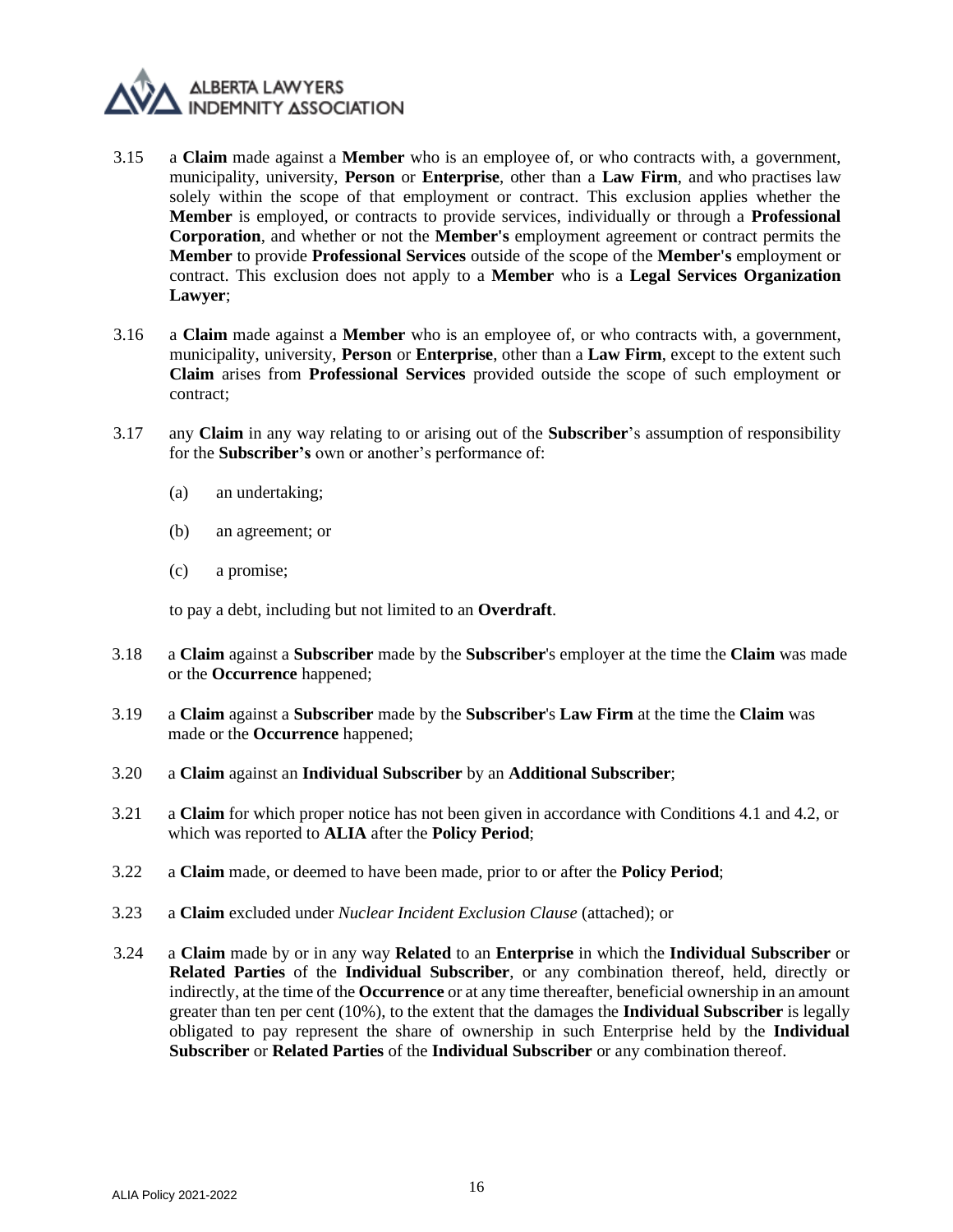

## **IV. CONDITIONS**

The coverage afforded by this Part A is subject to the following Conditions:

#### <span id="page-16-0"></span>4.1 **Claims First Made and Reported**

- (a) This Part А gives the described coverage to a **Subscriber** for an **Occurrence** only if the **Claim** is first made against the **Subscriber** during the **Policy Period**, and is reported in writing to **ALIA** in accordance with Condition 4.2 of this Section IV.
- (b) A **Claim** is first made against the **Subscriber** during the **Policy Period**:
	- (i) If a **Subscriber** first becomes aware during the **Policy Period** of a **Claim** or a **Circumstance**; or
	- (ii) a **Claim** is first made during the **Policy Period** against a **Subscriber** for **Damages** that are or might be covered under Part A of this policy;

whichever is earlier, provided, in either case, that the **Subscriber** had no knowledge before the commencement of the **Policy Period** of the **Claim** or **Circumstance** and could not reasonably have foreseen before the commencement of the **Policy Period** that a **Claim** might arise; and provided further, that where a **Claim** is first made against an **Individual Subscriber** but has not, at that time, been made against their **Additional Subscribers**, the **Claim** shall be deemed to have been first made against the **Additional Subscribers** at the same time that the **Claim** was first made against the **Individual Subscriber**.

(c) When the **Policy Period** expires, **ALIA** shall be free of liability for **Occurrences** except for those in respect of which a **Claim** has been both first made during the policy period and which has been reported to **ALIA** in accordance with Condition 4.2(a) or 4.2(b).

## 4.2 **Notice Requirements**

- (a) *Written notice*. Each **Subscriber** shall, as soon as practicable after becoming aware of a **Claim** or **Circumstance**, give written notice thereof, during the **Policy Period**, to **ALIA** at the local address for service shown in the Declarations.
- (b) *Late notice.* Notwithstanding the requirement in clause 4.2(a) that the written report of the **Claim** or **Circumstance** be reported to **ALIA** as soon as practical and during the **Policy Period**, a **Subscriber** may provide such notice at a later time if the **Subscriber** proves that such late notice has caused no prejudice to **ALIA**. If late notice of the **Claim** or **Circumstance** is provided to **ALIA** for the first time, pursuant to this paragraph [4.2](#page-30-0)[\(b\),](#page-30-1) then:
	- (i) There shall be no coverage for any **Subscriber** if **ALIA** has been prejudiced by the late notice;
	- (ii) Subject to clause 4.2(b)(iii), the policy terms and conditions (including the **Limits of Liability**) applicable to the **Claim** or **Circumstance** for all **Subscribers** are deemed to be those in effect at the time when the **Claim** was first reported to **ALIA**;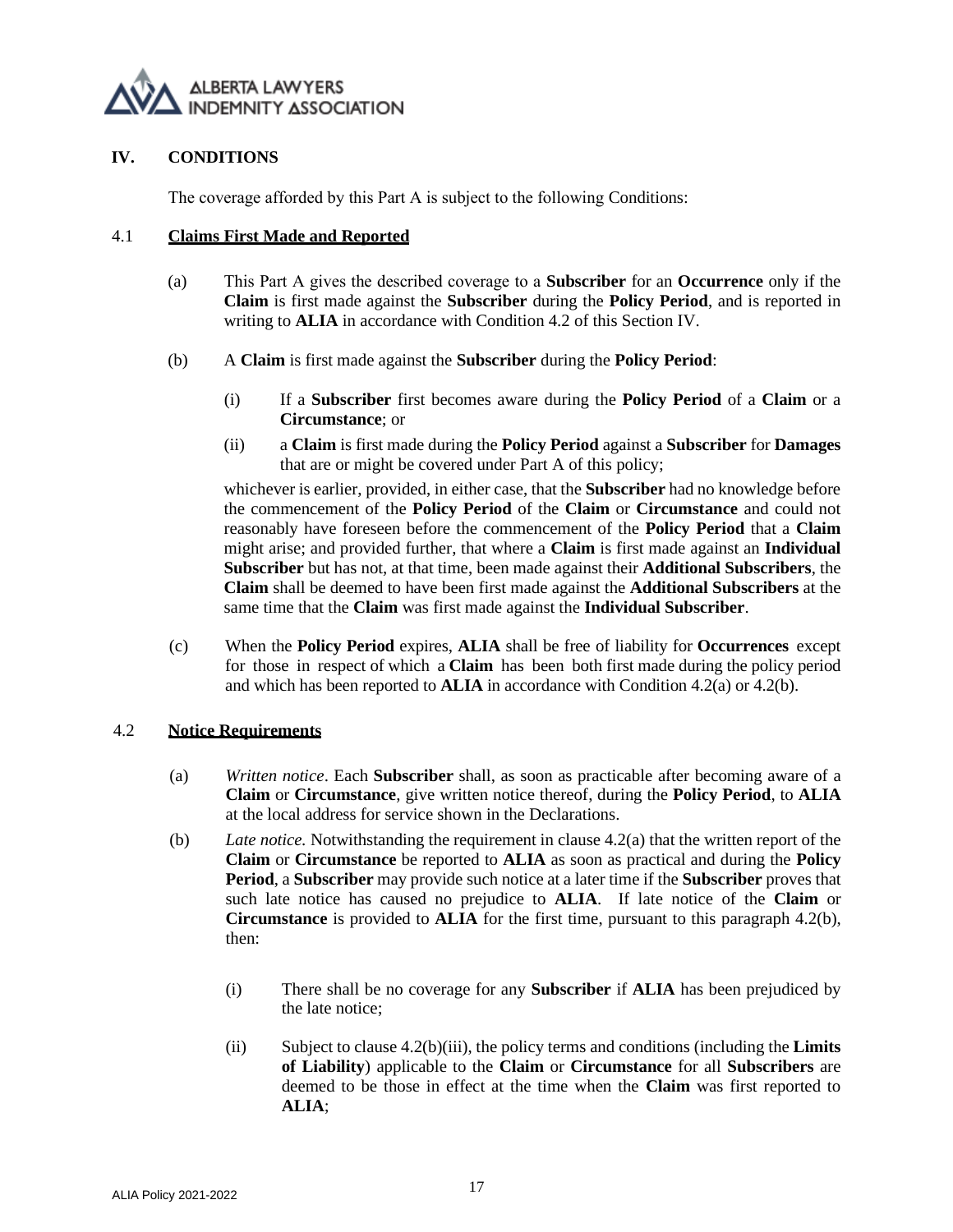

- (iii) The amount of the applicable **Aggregate Limit of Liability** for the **Individual Subscribers** and all **Additional Subscribers** will be the lesser of the following:
	- A. The amount of the remaining **Aggregate Limit of Liability** of the policy in force at the time the **Claim** was first made; and
	- B. The amount of the remaining **Aggregate Limit of Liability** of the policy in force at the time the **Claim** or **Circumstance** was first reported to **ALIA**;

taking into account erosion, if any, of such limits by **Defence Costs** or other amounts.

For greater certainty, this paragraph 4.2(b) shall not apply to any Claim that is first made against a Subscriber prior to July 1, 2020.

- (c) *Information*. After notification, the **Subscriber** shall submit, as soon as practicable, to the **Person**(s) designated by **ALIA** all information reasonably required by **ALIA** that the **Subscriber** is reasonably capable of providing. In addition, the **Subscriber** shall immediately forward to the **Person**(s) designated by **ALIA** any demand, notice, summons or other process received by the **Subscriber** in connection with the **Claim** or **Occurrence**. If a **Subscriber** fails without reasonable excuse to comply with this paragraph, **ALIA** may withdraw coverage under the **Policy** for that **Subscriber.** If a **Subscriber** is unable by reason of death or mental or physical incapacity to comply with this paragraph, **ALIA** may, at its option, take the place of the **Subscriber** to ensure compliance but is not obliged to do so.
- (d) *Acceptance of notice from other Subscribers or Persons.* **ALIA** may, in its discretion:
	- (i) deem notice of a **Claim** or **Circumstance** by an **Individual Subscriber** to be notice of such **Claim** or **Circumstance** by their **Additional Subscribers**; and
	- (ii) accept notice of a **Claim** or **Circumstance** which is provided to **ALIA** during the **Policy Period** by a **Person** other than the **Subscriber** who was required to give it.

However, this discretion will not be exercised if **ALIA** has been prejudiced by late notice of a **Claim** or **Circumstance**.

#### <span id="page-17-0"></span>4.3 **Cooperation, Admissions and Settlement**

- (a) *Co-operation*. The **Subscriber** shall co-operate fully with **ALIA**. Without limiting the generality of this requirement to cooperate fully, this includes the requirements that the **Subscriber** shall respond promptly to all communications from **ALIA** and any **Person** appointed by and acting on its behalf, and shall, upon request:
	- (i) assist in investigations;
	- (ii) assist in settlement attempts;
	- (iii) attend at questionings and other interlocutory proceedings;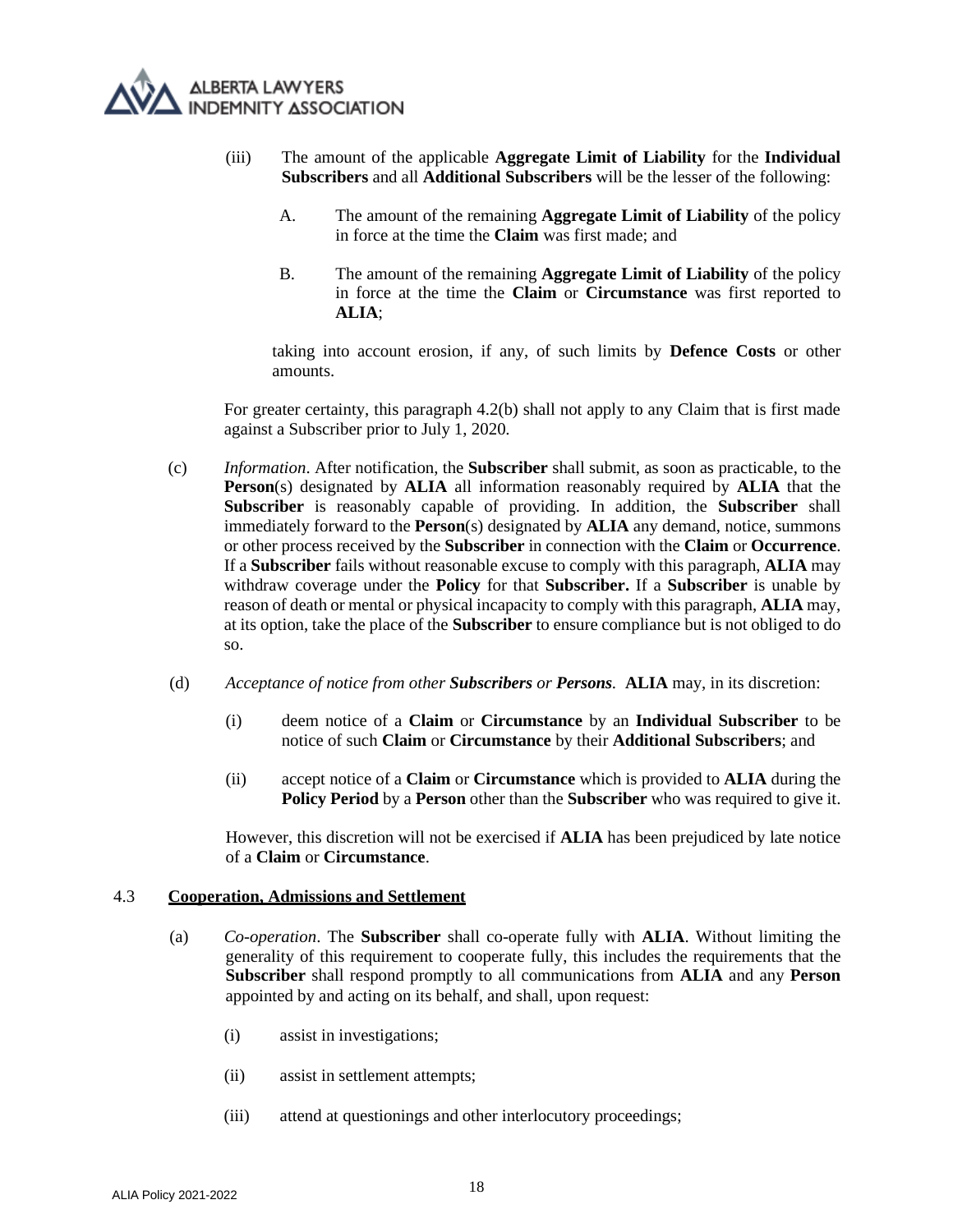- (iv) attend at alternative dispute resolution;
- (v) assist in enforcing any right of contribution or indemnity against any third party;
- (vi) attend at hearings and trials;
- (vii) assist in securing the attendance of witnesses; and
- (viii) otherwise assist in the repair, defence or settlement in all other reasonable respects.
- (b) *Non-compliance*. If a **Subscriber** fails without reasonable excuse to comply with Condition 4.3(a), **ALIA** may withdraw coverage under the **Policy** for that **Subscriber.** If a **Subscriber** is unable by reason of death or mental or physical incapacity to comply with Condition 4.3(a), **ALIA** may, at its option, take the place of the **Subscriber** to ensure compliance but is not obliged to do so.
- (c) *Admission of liability*. The **Subscriber** shall not make any admission, make any offer to settle or take any other action with respect to a **Claim** or **Occurrence** (including an attempt to correct an **Error** in the rendering of **Professional Services**, prevent the threat, institution or advancement of a **Claim**, or reduce or avoid any liability, damages or loss arising out of an **Error**) unless **ALIA** is aware of and consents in writing to the admission, offer or action in advance. Any such admission, offer to settle or other action taken without the consent referred to in this Condition 4.3(c) shall be at the sole risk of the **Subscriber**. However, this clause shall not apply to any such admission, offer or other action that occurs after **ALIA** has granted the permission referred to in Condition 4.[3\(e\).](#page-18-0)
- (d) *Payments, etc.* Any payment, obligation or expense in connection with a **Claim** or **Occurrence** that is made, assumed or incurred by the **Subscriber**, without obtaining the prior consent of **ALIA**, shall be the sole responsibility of the **Subscriber**.
- <span id="page-18-0"></span>(e) *Compromise or settlement*. The decision to settle or compromise а **Claim** is within the sole discretion of **ALIA**, which has the exclusive right and authority to enter into а compromise or settlement without the consent of the **Subscriber**. If the **Subscriber** objects to а compromise or settlement, the **Subscriber** may request that the **Subscriber** be permitted to contest or continue legal proceedings in connection with the **Claim**. **ALIA** has no obligation to grant such permission but may do so within the exercise of its sole discretion. Any permission so granted shall be in writing and is subject to the express condition that the amount payable under this Part А in respect of the relevant **Claim** shall not exceed the amount for which the **Claim** could have been settled, including **Defence Costs** up to the date of the **Subscriber**'s objection, subject to the other Conditions of this Part А.

## 4.4 **Innocent Additional Subscriber Provisions**

(a) *Fraud or malice*. Subject to Condition 4.4(d), if coverage under this Part А is excluded, suspended or lost for an **Individual Subscriber** due to the operation of Exclusion [3.6](#page-13-1) or [3.7](#page-13-2) (that is, a **Dishonest**, fraudulent, criminal or malicious act or omission by the **Individual Subscriber** other than one relating in any way to theft or **Misappropriation** of trust funds or property), coverage shall continue to apply for the benefit of any **Additional Subscriber** against whom a **Claim** is made arising out of the **Occurrence** caused by the **Individual Subscriber**.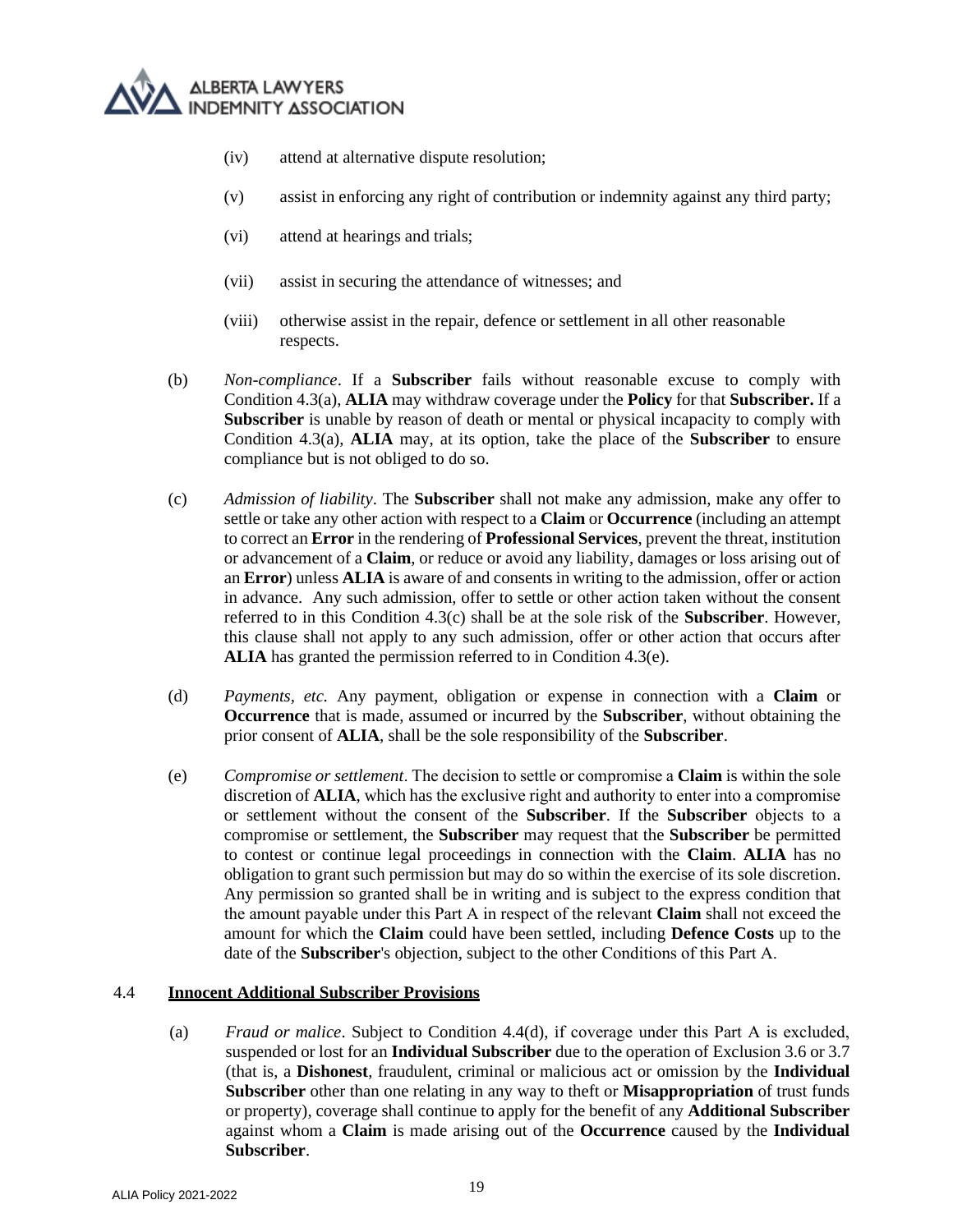- (b) *Failure to provide information or cooperate*. Subject to Condition 4.4(d), if coverage under this Part А is excluded, suspended or lost for an **Individual Subscriber** due to that **Individual Subscriber**'s failure to provide information or copies of any demand, notice, summons or other process as required by Condition 4.2(c), or to cooperate with **ALIA** in accordance with Condition 4.[3\(a\),](#page-17-0) coverage shall continue to apply for the benefit of any **Additional Subscriber** against whom the **Claim** in question, or a **Claim** arising out of the **Occurrence** in question, is made; provided, for greater certainty, that nothing in this paragraph shall be construed as providing coverage to an **Additional Subscriber** where such coverage was not available to the **Additional Subscriber** pursuant to Conditions 4.1 or 4.2.
- (c) *Non-Qualifying Services*. Subject to Condition 4.4(d), if coverage under this Part A is excluded, suspended or lost for an **Individual Subscriber** under Exclusio[n 3.3](#page-13-3) because the **Individual Subscriber** has rendered **Non-Qualifying Services**, coverage shall continue to apply for the benefit of any **Additional Subscriber** against whom a **Claim** is made arising out of the **Occurrence** caused by the **Individual Subscriber**.
- (d) *Condition of coverage*. It is a condition precedent to the coverage referred to in this Condition 4.4 that the relevant **Additional Subscriber** shall not have concealed, acquiesced or participated in the conduct that has disqualified the **Individual Subscriber**, nor have breached any other provision of this Part А.

## <span id="page-19-0"></span>4.5 **Other Insurance**

- (a) If a **Subscriber** has or had at any time insurance (other than excess insurance) under another Canadian **law society**'s policy (or Canadian **law societies**' policies) that applies to а **Claim** covered by this Part А, the total amount of insurance and indemnity provided under these policies together will not exceed the total value of the **Claim** or the most that is available under either (any one) of these policies alone, whichever is less. The decision as to which of these policies will respond, or as to any allocation between (or amongst) the policies, will be made by the **Law Society** together with that other **law society** (or, if more than one, with those other **law societies**) and the **Subscriber** agrees to be bound by that decision. However, the aggregate coverage provided under all applicable policies will not exceed the applicable **Limits of Liability** regardless of the number of policies involved.
- (b) Except to the extent that Conditions 4.[5\(a\)](#page-19-0) or 4.6(a) apply, if a **Subscriber** has or had at any time insurance (other than excess insurance) placed with another indemnifier or insurer that applies to a **Claim** covered by this Part А, this Part А will apply only as excess coverage over the other insurance to the extent that the other insurance is valid and collectible. This is regardless of whether:
	- (i) this policy is in any way, whatsoever, described (specifically or otherwise) as anything other than excess indemnity or insurance, in any such other insurance; or
	- (ii) that other insurance is primary, contingent, excess, umbrella, or contains any form of excess or escape "other insurance" clause, condition or provision.

Further, **ALIA** will not be called upon to contribute or otherwise pay any amounts, whatsoever, where any such amounts are covered under or are otherwise included in other valid and collectible insurance.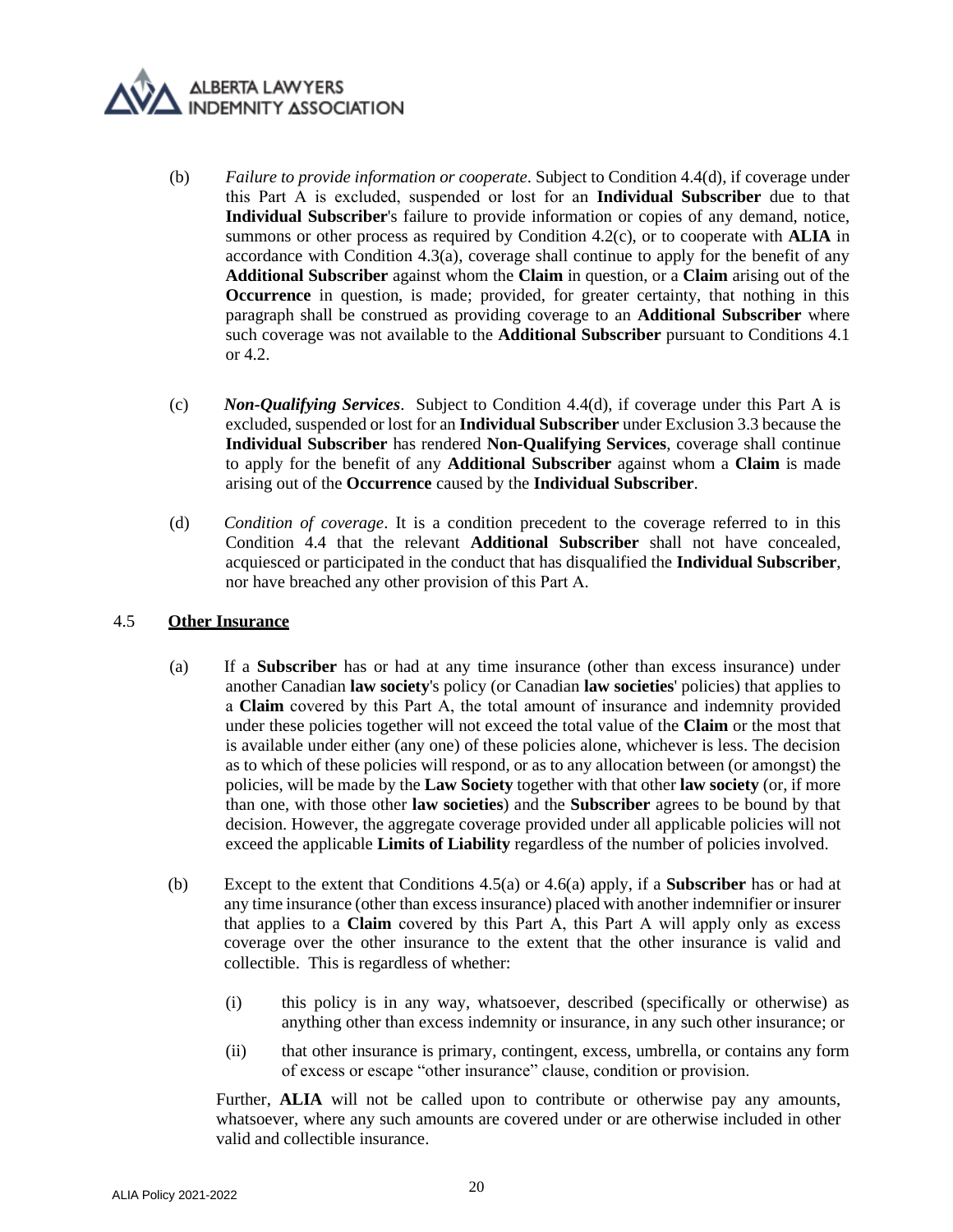

#### 4.6 **Inter-jurisdictional Coverage**

- (a) Subject to Condition 4.[5\(a\),](#page-19-0) if a **Claim** is made against a **Subscriber** in а **Reciprocal Jurisdiction** in connection with **Professional Services** rendered in that jurisdiction pursuant to the Mobility Rules, and the professional liability coverage provided to the **Subscriber** by this Part A is narrower in scope than that required of the members of the **law society** of the **Reciprocal Jurisdiction**, then **ALIA** shall provide in respect of such **Claim** the same scope of coverage under this Part A as that of the **Reciprocal Jurisdiction**'s policy; subject to an **Occurrence Limit** of \$1,000,000.00 and an **Aggregate Limit** of \$2,000,000.00. This Condition applies for the benefit only of a **Subscriber** who was a **Member** at the time the **Professional Services** were rendered.
- (b) For clarity, if a **Member** (other than a **Legal Services Organization Lawyer**) is exempt under the **Rules** from the requirement to pay the professional liability assessment, whether pursuant to the **Mobility Rules** or otherwise, this Part А will not respond or be applicable to a **Claim** arising out of an **Occurrence** taking place during the period of exemption.

## 4.7 **Cancellation**

- (a) *For all Subscribers*. This Part А may be cancelled at any time by **ALIA**. Such cancellation shall terminate the coverage provided under this Part A to all **Subscribers** without prior notice to any **Subscriber**.
- (b) *For any Subscriber*. **ALIA** may, with the consent of the **Law Society**, terminate the coverage provided by this Part А to a particular **Subscriber** on 60 days' written notice given to that **Subscriber** delivered by personal delivery or registered mail to the last address of the **Subscriber** shown on the records of the **Law Society**. Such notice shall be deemed to have been given on the day of delivery in the case of personal delivery or three (3) business days in Calgary, AB after the registered letter is delivered by **ALIA** to the post office in the case of registered mail.
- (c) *No return of premium*. There shall be no return of premium to any **Subscriber** on the cancellation or termination of this Part А.

## 4.8 **Subrogation**

- (a) *General*. If any payment is made under this Part А on behalf of a **Subscriber**, **ALIA** shall be subrogated to all of that party's rights of recovery against any **Person** in respect of the payment.
- (b) *Exercise against Subscriber*. **ALIA** will not exercise its subrogation rights against any **Subscriber**, except **ALIA** may exercise such rights against an **Individual Subscriber**:
	- (i) whose conduct has caused payments to be made on behalf of one or more **Additional Subscribers** by virtue of the operation of Condition 4.4(a) or 4.4(b) of this Part А;
	- (ii) who has failed to comply with Conditions  $4.3(a)$  or  $4.3(c)$  of this Part A; or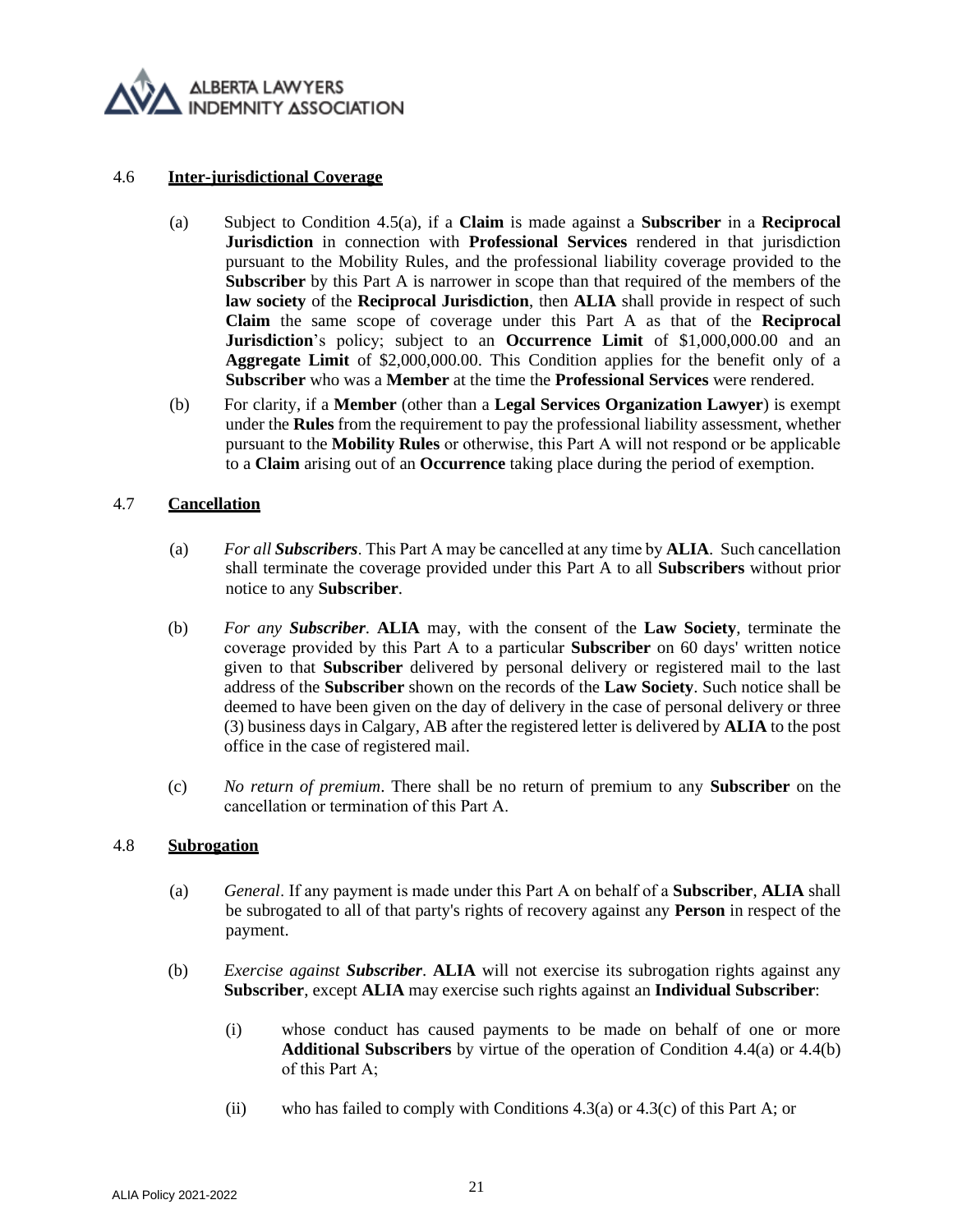

- (iii) who committed the **Error** in rendering **Professional Services** while not authorized by the **Law Society** to practice law, or while not authorized by the **Law Society** to practice law in that practice area.
- (c) *Preservation of rights*. The **Subscriber** shall do nothing to prejudice **ALIA**'s subrogation rights and, in addition, shall execute and deliver all documents and take any other action that **ALIA** considers necessary or appropriate, acting reasonably, to secure those subrogation rights.
- (d) *Application of amounts recovered*. Any amounts recovered through exercise of **ALIA**'s subrogation rights, net of recovery **Costs**, shall be applied as follows:
	- (i) first, to repay a **Subscriber** or an excess insurer who, pursuant to an agreement with **ALIA**, has paid an amount on the **Subscriber**'s behalf in respect of the **Claim**  over and above payments under this Part А;
	- (ii) second, to reimburse **ALIA** (and, on a *pro rata* basis, any other insurers who have contributed to the **Claim** pursuant to an agreement with **ALIA**, except for those referred to in Condition 4.5(b) for **Damages** and **Defence Costs** paid in respect of the **Claim**;
	- (iii) third, to reimburse **ALIA** for **Damages** and **Defence Costs** paid in respect of the **Claim**; and
	- (iv) fourth, to reimburse the **Subscriber** for deductibles paid that are referable to the Claim.

## 4.9 **Miscellaneous Conditions**

- (a) *Effect of bankruptcy or insolvency*. The bankruptcy or insolvency of a **Subscriber** shall not affect the obligations of **ALIA** under this Part A and shall not relieve a **Subscriber** of personal responsibility for their obligations under this Part А.
- (b) *Effect of death or incapacity*. The death or incapacity of a **Subscriber** shall not affect the obligations of **ALIA** or a **Subscriber** under this Part А with respect to **Occurrence**s before the death or incapacity. The legal or personal representatives of the **Subscriber** shall be entitled to enforce any coverage provided by this Part А for the benefit of the **Subscriber**, but shall be bound by the conduct of the **Subscriber** in connection with the **Occurrence(s)** in question.
- (c) *Notice to ALIA*. Notice to **ALIA** shall be given to **ALIA** at the local address for service shown in Item 3 of the Declarations and shall be delivered by personal delivery or registered mail. Such notice shall be deemed to have been given on the day of delivery in the case of personal delivery or three (3) business days in Calgary, AB after the registered letter is delivered by the sender to the post office in the case of registered mail. Notice to any other **Person** (including the **Law Society**), or knowledge by that **Person**, of such matters does not constitute notice to **ALIA**, does not affect **ALIA** or its rights under this Part А, and does not affect the applicability of the terms and conditions of this Part А.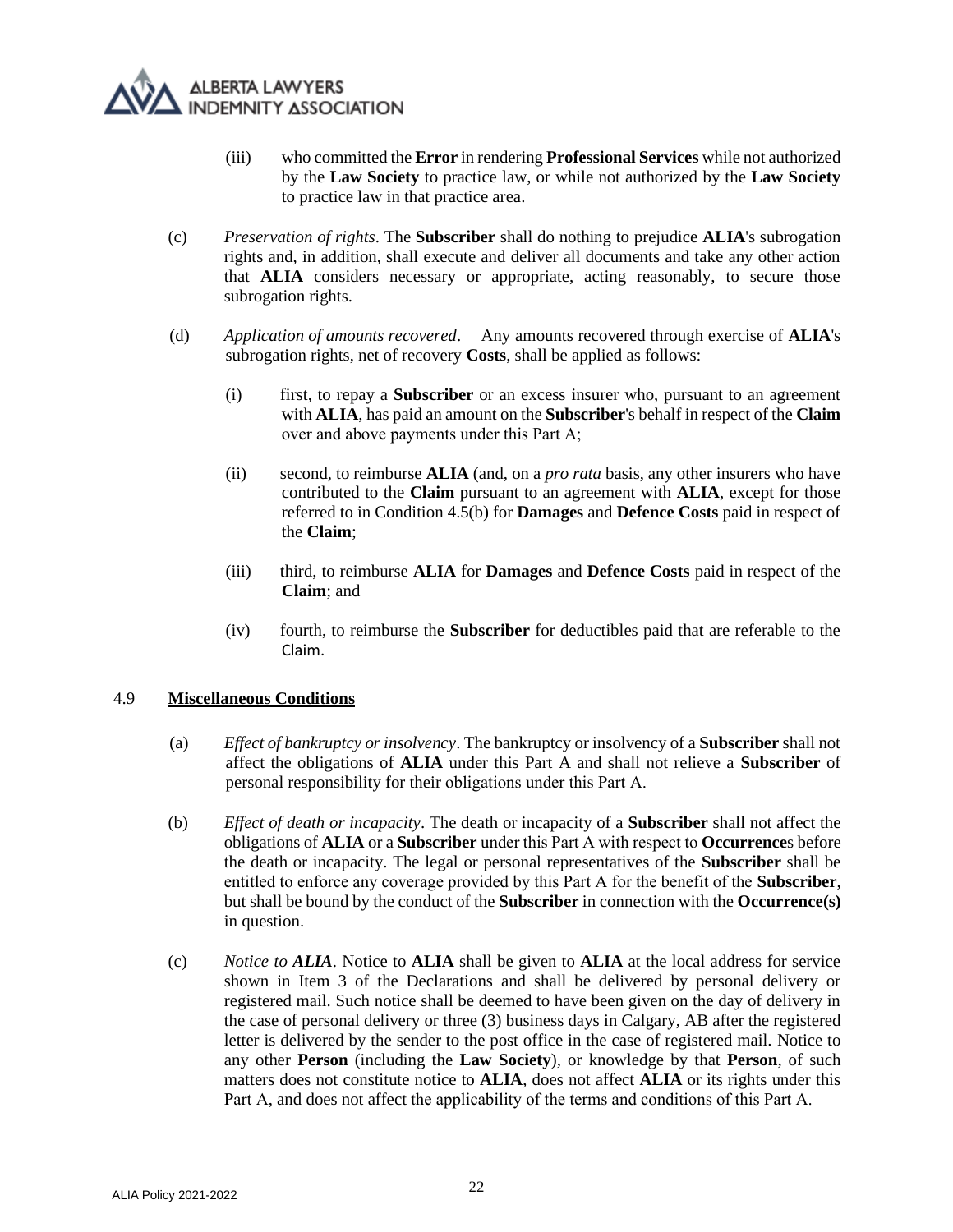- (d) *Notice to Subscriber*. Subject to Condition 4.7, notice to any **Subscriber** must be given to the **Subscriber** at the last address of the **Subscriber** shown in the records of the **Law Society** and shall be delivered by personal delivery or registered mail. Such notice shall be deemed to have been given on the day of delivery in the case of personal delivery or three (3) business days in Calgary, AB. after the registered letter is delivered by the sender to the post office in the case of registered mail.
- (e) *Waiver.* No provision of this policy shall be waived by **ALIA** in whole or in part unless:
	- (i) the waiver is stated in writing;
	- (ii) the clause being waived is specifically identified; and
	- (iii) the fact that the clause at issue is being waived is specifically stated.
- (f) *Arbitration against ALIA*. The following are conditions precedent to an arbitration against **ALIA** by a **Subscriber**:
	- (i) the **Subscriber** must have complied in all respects with the terms and conditions of this Part A; and
	- (ii) the amount payable for damages or settlement in respect of the **Claim** must have been finally determined by:
		- (A) a court of competent jurisdiction;
		- (B) an arbitration to which the **Subscriber** must submit or does submit with **ALIA**'s prior written consent; or
		- (C) a settlement to which the **Subscriber** and **ALIA** have both agreed in writing with the **Claimant**.

Clause 4.9(f)(ii) does not apply to an arbitration by a **Subscriber** against **ALIA** for a declaration that **ALIA** has a duty to defend a **Claim**.

- (g) *Arbitration*. This provision applies to any dispute under or in relation to Part A of this Policy, including, without limiting the foregoing, as to:
	- (i) the interpretation of this Part A;
	- (ii) the validity or existence of this Policy; or
	- (iii) the payment of an **Individual Deductible**;

that arises between a **Subscriber** and one or more of the following:

- (iv) **ALIA**; or
- (v) another **Subscriber** who is not presently at the same **Law Firm** as the **Subscriber** and was not at the same **Law Firm** at the time of the **Occurrence**.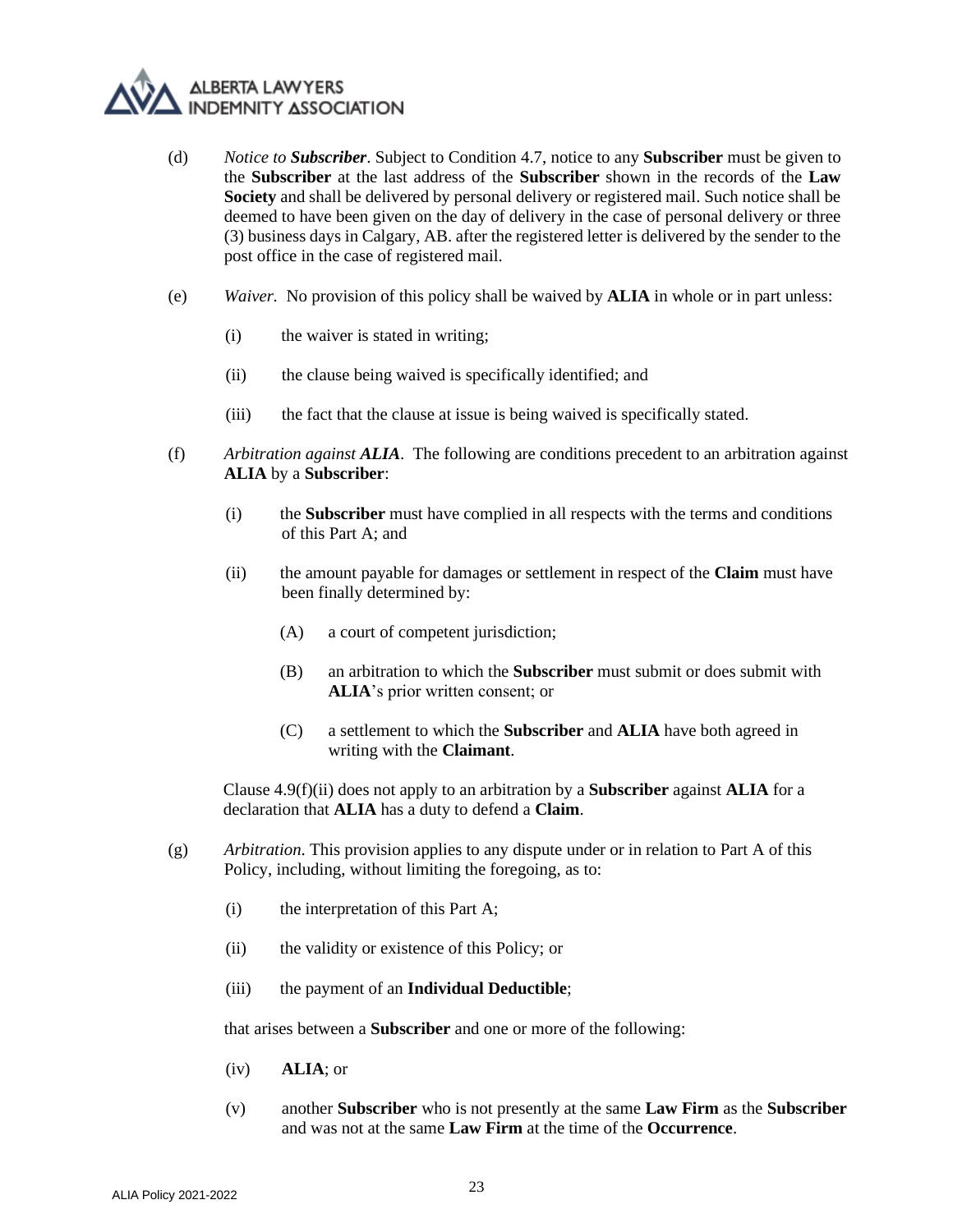

Such a dispute shall be adjudicated only by arbitration. The arbitration shall be conducted in accordance with the provisions of the *Arbitration Act* (Alberta) by a single arbitrator and may be initiated by any party to the dispute on written notice to all other parties at any time after the expiration of 90 days from the date the dispute arose. The parties agree that such an arbitration will be confidential, and that they will not disclose any aspect of the arbitration, including, without limiting the foregoing, the facts, the issues, the evidence, or the result; provided however, that **ALIA** may disclose any aspect of the arbitration to the **Law Society**. The arbitration will be final and binding.

- (h) *Assignment*. The rights of a **Subscriber** under this Part A that are exercisable against **ALIA** cannot be assigned to any other **Person**.
- (i) *Third Persons*. For greater certainty, nothing herein, express or implied, is intended or shall be construed to confer upon any **Person** who is not **ALIA** or a **Subscriber** any rights or remedies under or by reason of this Part A.
- (j) *Service*. Service of any action to enforce the obligations of **ALIA** under this Part A shall be made on **ALIA** at the local address for service shown in the Declarations.
- (k) *Currency*. All **Limits of Liability** and deductibles under this Part A are stated in lawful currency of Canada and all payments under this Part A shall be made in the same currency.
- (l) *Information Sharing.* Personal information collected from the **Subscriber**, whether pursuant to Part A or Part B, will be used by **ALIA** for one or more purposes contemplated by the *Legal Profession Act* (Alberta), the **Rules**, the **Law Society**'s Code of Conduct, and/or any resolution of the Benchers of the **Law Society** or the Board of Directors of **ALIA**; and may be accessible to all departments of the Law Society. Without limiting the generality of the foregoing, the information may be used or disclosed by **ALIA**, now or in the future, for regulatory purposes including **Law Society** investigations and proceedings.
- (m) *Governing law*. This Part A shall be governed by and construed in accordance with the laws of the Province of Alberta.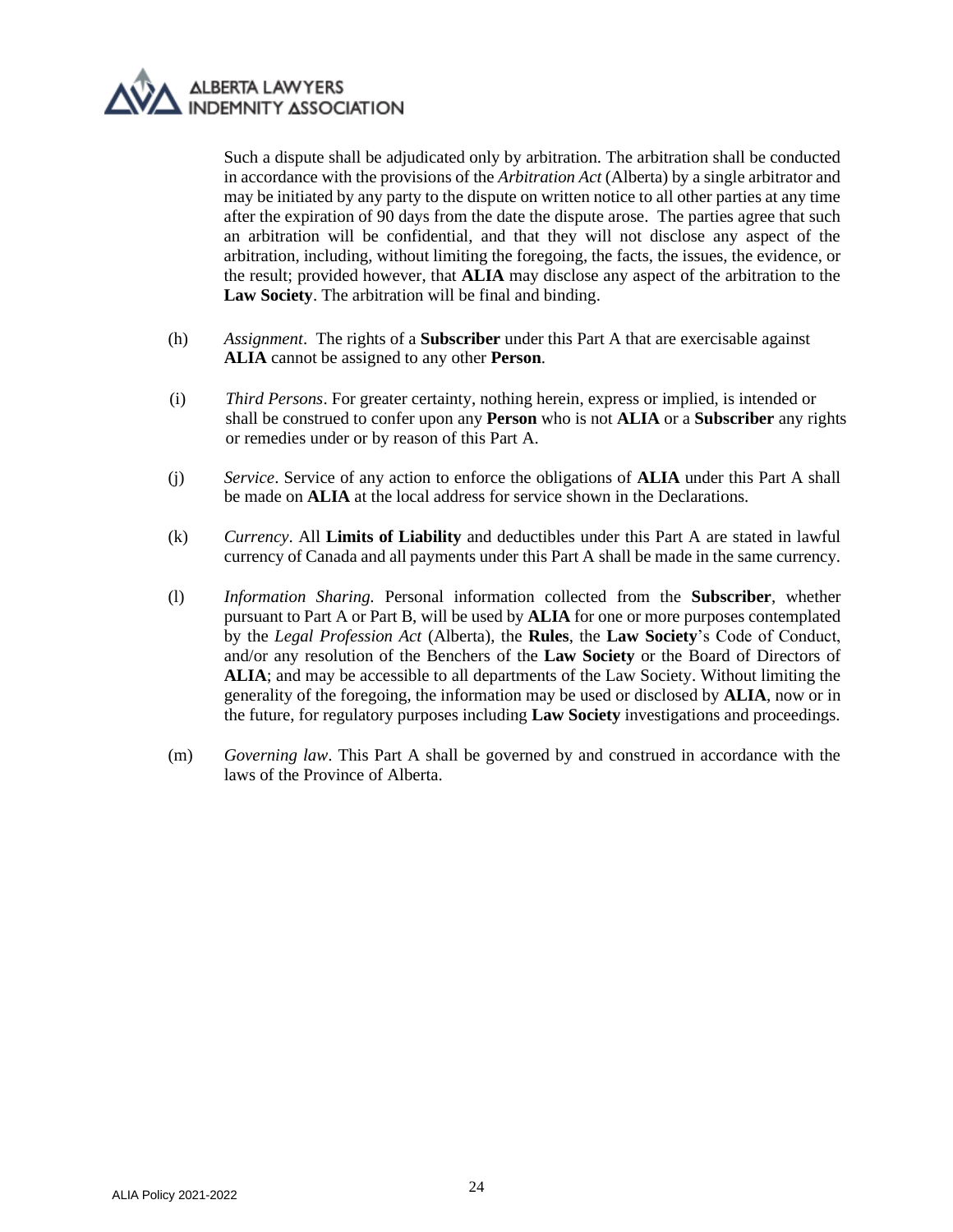#### **PART B - MISAPPROPRIATION INDEMNITY**

#### **I. DEFINITIONS**

In this Part B:

**Adult Interdependent Partner** has the same meaning as in the *Adult Interdependent Relations Act*, SA 2002, c. A-4.5.

**ALIA** means the Alberta Lawyers Indemnity Association, a company incorporated under Part 9 of the *Companies Act*, RSA 2000, c. C-21.

**Claim** means a demand for money, an action, or institution of proceedings against a **Subscriber** arising from an alleged **Loss**.

**Claimant** means a **Person** who has made or may make a **Claim**.

**Compensation Program** means the Assurance Fund as provided under the *Legal Profession Act* (Alberta)**.**

**compensation program** means:

- (a) any statutory program, as provided for by a legislative act; and
- (b) any fund established by a **law society** to pay for **Losses** from any misappropriation, wrongful conversion or dishonesty by members of a **law society** as may now or subsequently be established.

**Costs** includes costs, charges, disbursements and expenses.

**Defence Costs** means Costs incurred by **ALIA** in defending or settling a **Claim**, including, without limiting the foregoing, legal fees and disbursements of counsel appointed by **ALIA**; notional legal fees and disbursements incurred by in-house defence counsel of **ALIA**, if any, as determined by **ALIA**; the fees and disbursements incurred for investigators, experts, appraisers and witnesses; **Costs** of alternative dispute resolution; and adjuster's fees incurred on the instructions of counsel in defending or settling a **Claim**.

**Dishonest** means conduct which a reasonable person would consider to be:

- (a) deceptive and morally reprehensible;
- (b) untruthful and morally reprehensible; or
- (c) lacking in candour and integrity;

even in the absence of an actual dishonest purpose, motive or intent.

**Enterprise** means any proprietorship, partnership, limited partnership, co-operative, society, business, association, joint venture, syndicate, company, corporation, firm, trust, municipality, government, governmental or regulatory authority, university, court or other legal or commercial entity.

**Ineligible Costs** means: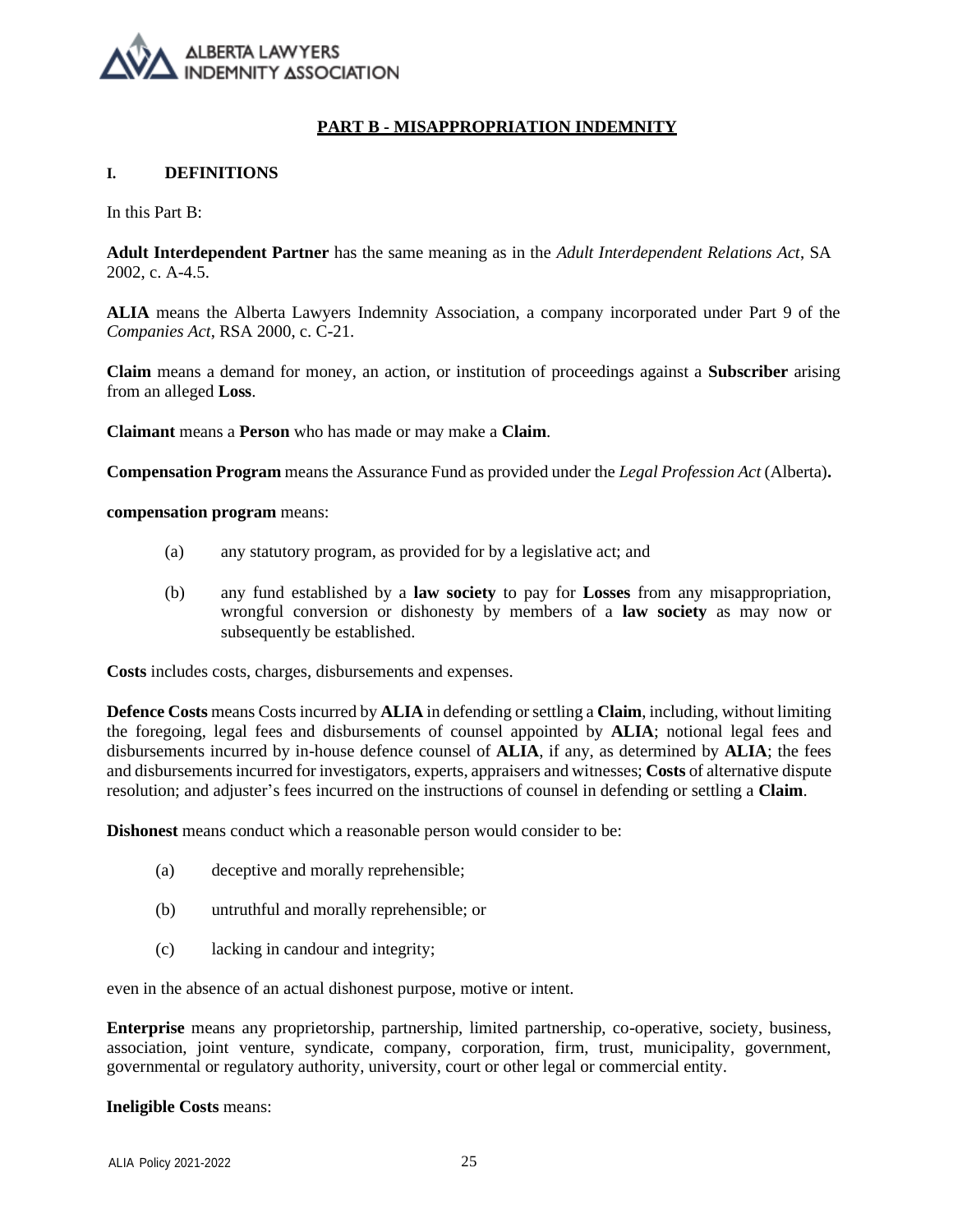

- (a) **Costs** incurred and earnings lost by a **Subject Lawyer** or an **Innocent Subscriber** in connection with investigation, defence, or settlement of a **Claim**, including, without limiting the foregoing, those associated with:
	- (i) photocopying documents;
	- (ii) expending time and effort;
	- (iii) preparing for and attending questioning or cross-examinations;
	- (iv) preparing for and attending alternate dispute resolution;
	- (v) preparing for court and testifying; and
	- (vi) otherwise cooperating with **ALIA** in the investigation, defence or settlement of a Claim;
- (b) out-of-pocket **Costs** of a **Subject Lawyer** or **Innocent Subscriber** that are not authorized for reimbursement by **ALIA** in advance, including, without limiting the foregoing, **Costs**  of independent or personal counsel retained by the **Subscriber** and **Costs** of disputing issues relating to coverage; and
- (c) **Costs** awarded personally against a **Subscriber** as a result of the **Subscriber**'s conduct in litigation, whether or not connected with a **Misappropriation**.

**Innocent Subscriber**, with respect to one or more **Subject Lawyer(s)**, means:

- (a) a present or former partner of the **Subject Lawyer(s)**;
- (b) any **Law Firm** through which the **Subject Lawyer(s)** have practised law, whether as partners, associates, employees, counsel, contract lawyers or otherwise; and
- (c) a present or former partner of any **Law Firm** through which the **Subject Lawyer(s)** have practised law;

provided that the **Innocent Subscriber** did not conceal, acquiesce, or participate in the conduct of the **Subject Lawyer(s)** that gave rise to a **Loss**.

**Law Firm** means:

- (a) a sole proprietorship through which a **Subject Lawyer** practises law; or
- (b) two or more **Members** who are, or appear to be, holding themselves out to the public as practising law together, whether or not a partnership exists in fact and regardless of the form or forms of business organization through which the practice is conducted.

**Law Society** means the Law Society of Alberta.

**law society** means а law society, barristers' society or similar organization of a jurisdiction other than Alberta.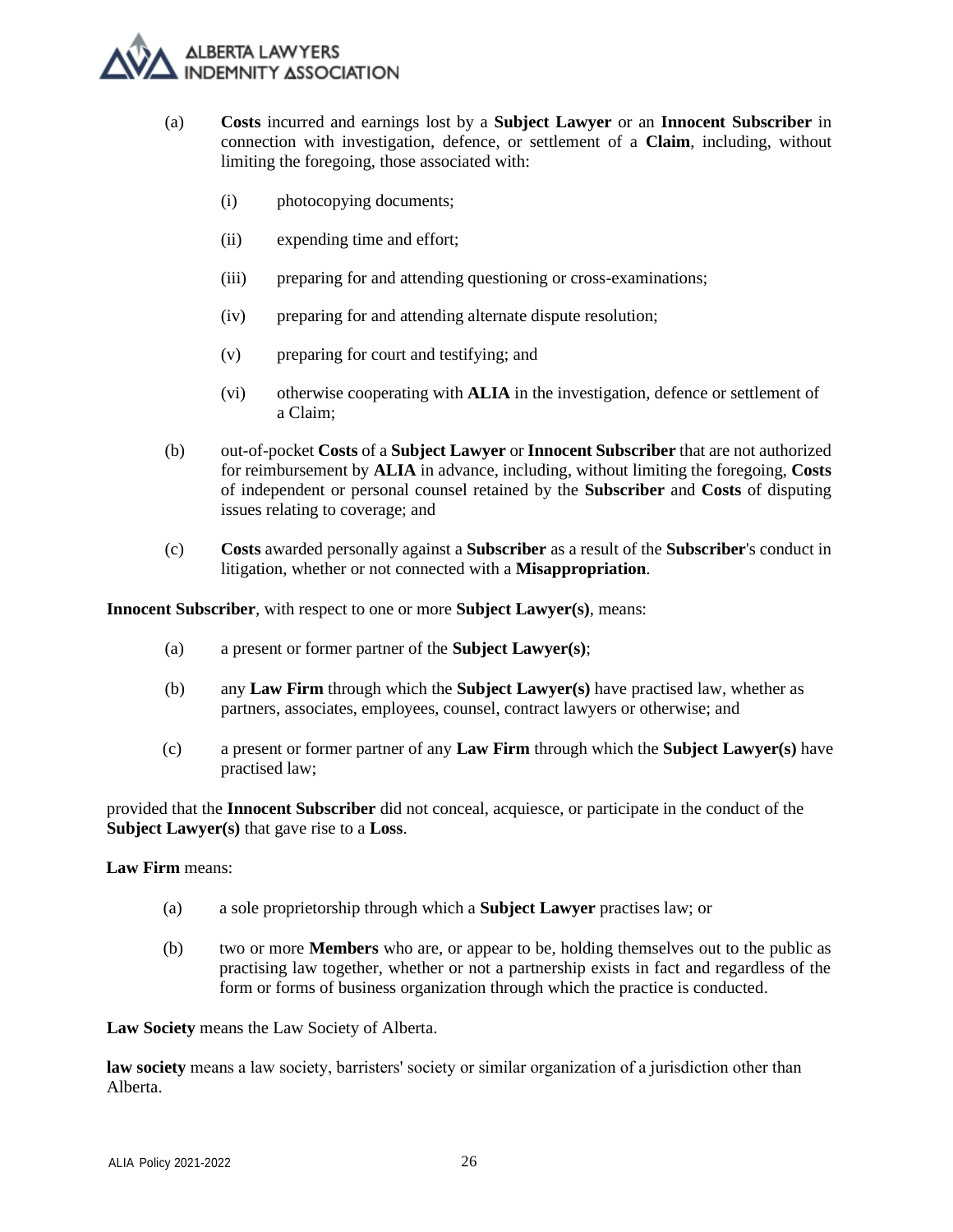

**Limits of Liability** means the **Misappropriation Limit** and the **Profession-wide Annual Aggregate Limit**.

**Loss** means direct financial loss sustained by a **Person** of no more than the value, at the time of the **Misappropriation**, of **Money** or the equivalent cash value of **Securities and Property** that is the subject of a **Misappropriation** by a **Subject Lawyer(s)**, but does not include any amount which the **Claimant** or **Subscriber** has or is entitled to claim under any other policy or form of indemnity, insurance, title insurance, or any **compensation program**.

**Member** means a **lawyer** who, at the date of the **Misappropriation**, was enrolled with the **Law Society** pursuant to the *Legal Profession Act* (Alberta).

**Misappropriation** means, for the purposes of this Part B, a theft, wrongful taking, or wrongful conversion and may include multiple thefts, wrongful takings, or wrongful conversions concurrently, or over time, by а **Subject Lawyer** of **Money**, **Securities or Property**, whether to the use of the **Subject Lawyer** or a third party, which was entrusted to or received by that **Subject Lawyer** or by another **Member** in the **Subject Lawyer**'s **Law Firm**, in their capacity as a barrister or solicitor or such other capacity as the **Law Society**  may designate, regardless of the form or forms of business organization through which the practice as a barrister and solicitor is conducted. All such thefts, wrongful takings, or wrongful conversions shall be deemed to be one **Misappropriation** and shall be subject to one **Limit of Liability**, even if such thefts, wrongful takings, or wrongful conversions may have occurred or been reported during more than one policy period.

**Misappropriation Limit** has the meaning given by clause 2.4(a).

#### **Money, Securities or Property** means:

- (a) money including, without limiting the foregoing, currency, coins, and bank notes having а face value and in current use;
- (b) securities including, without limiting the foregoing, all negotiable and non-negotiable instruments or contracts representing money, debt, an equity interest, or an interest in property and includes revenue and other stamps, tokens and tickets in current use; and
- (c) personal property, including, without limiting the foregoing, trust money, in cash or on deposit, and chattels, which have been entrusted.

**Occurrence** has the same meaning as in Part A of this policy.

**Person** includes an individual and an **Enterprise**.

**Policy Period** is that indicated in Item 5(b) of the Declarations.

**Profession-wide Annual Aggregate Limit** has the meaning given by clause 2.4(b).

**Related** includes factual relationships, logical relationships, causal relationships and any other relationship.

**Spouse** means the husband or wife of a married **Person**.

**Subject Lawyer** means a **Member** who has committed or is alleged to have committed a **Misappropriation.**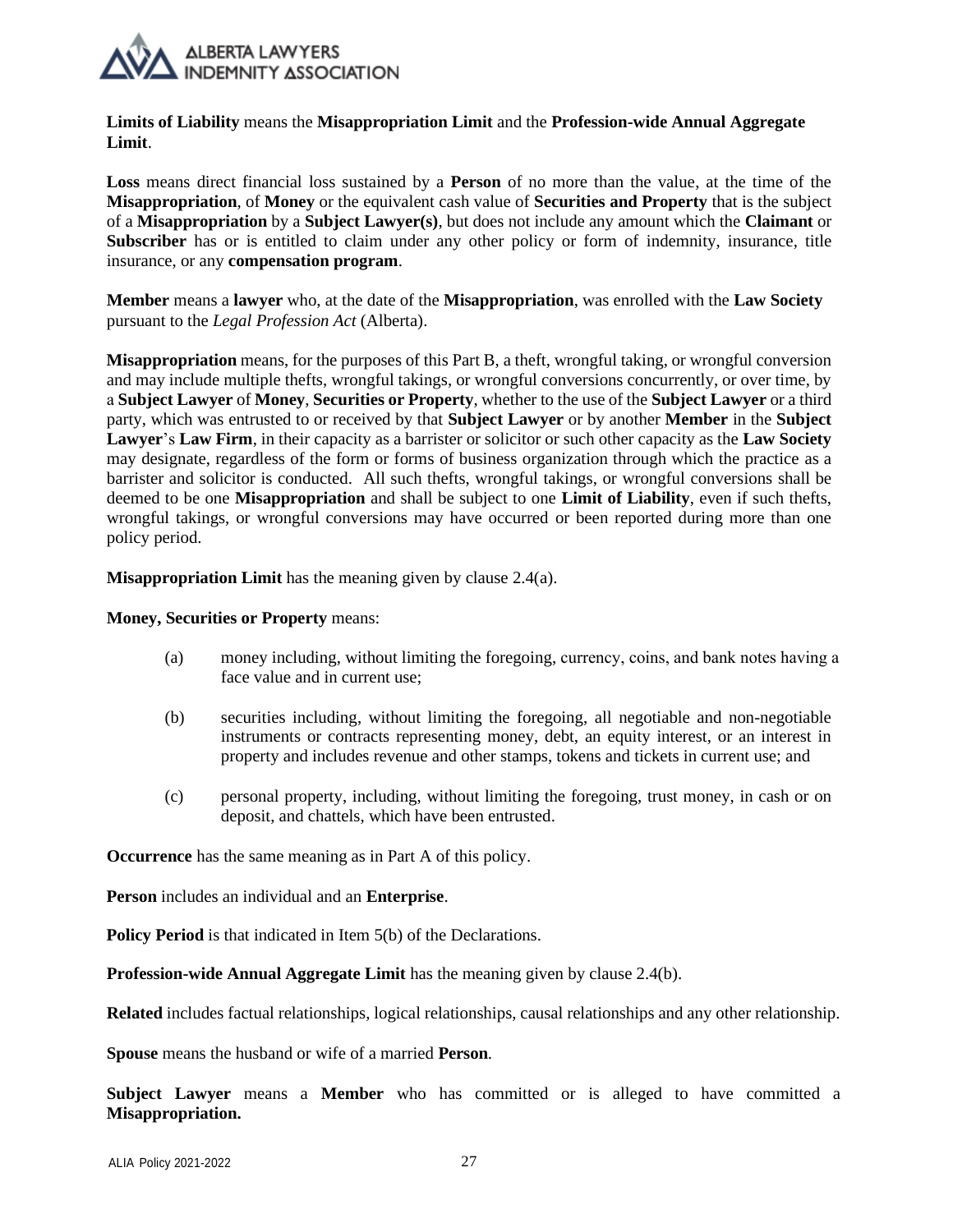

#### **Subscriber** means:

- (a) the **Law Society**;
- (b) an **Innocent Subscriber**; and
- (c) a **Subject Lawyer**.

## **II. INDEMNITY AGREEMENTS**

In consideration of payment of the premium when due, and subject to the **Limits of Liability**, exclusions, conditions and all other terms of this Part B, **ALIA** agrees with each **Subscriber** as follows:

## 2.1 **Payment of Loss**

- (a) **ALIA** will pay:
	- (i) the amount of the **Loss** suffered by a **Claimant** as determined by a court; or
	- (ii) the amount of the **Loss** suffered by a **Claimant** as determined by the **Law Society**  or **ALIA** and, in the case of a determination by the **Law Society**, subject to the approval of **ALIA**.
- (b) At **ALIA's** sole discretion, such payments may be made, in whole or in part, to:
	- (i) the **Claimant**, subject to the **Claimant** providing a release on such terms as required by **ALIA** (which may include an assignment of the **Claim**); or
	- (ii) to a custodian appointed in respect of the **Subject Lawyer**'s practice.

## 2.2 **Defence of Claims**

In respect of the indemnity coverage given by this Part B:

- (a) **ALIA** has the right, but not the duty, to defend any **Claim** against a **Subscriber** alleging a **Loss** that would fall within the coverage provided by this Part B;
- (b) if **ALIA** elects to defend a **Claim** against a **Subscriber** alleging a **Loss** that would fall within the coverage provided by this Part B, **ALIA** has the right to:
	- (i) investigate the **Claim** alleged to have caused the **Loss;**
	- (ii) select and instruct defence counsel; and
	- (iii) withdraw from the defence of the **Claim** without seeking the consent of the **Subscriber**; and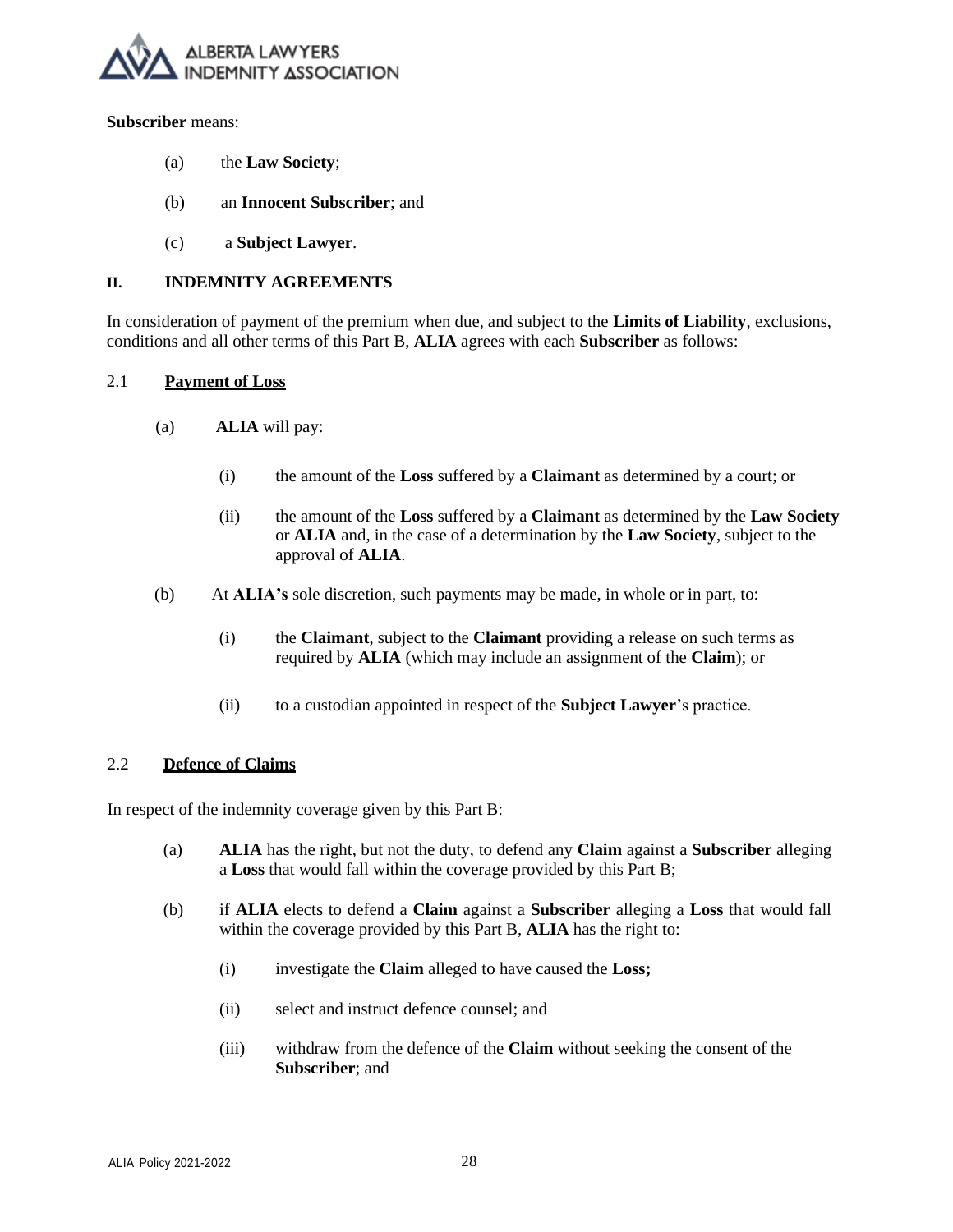(c) the decision to settle or compromise a **Claim** is within the sole discretion of **ALIA**, who has the exclusive right and authority to enter into a compromise or settlement without the consent of the **Subscriber**.

## 2.3 **Limits on Payment of Costs**

**ALIA** is not responsible for and will not pay any **Ineligible Costs**.

#### <span id="page-28-0"></span>2.4 **Coverage Limits**

- (a) *Misappropriation Limit:* The maximum amount payable by **ALIA** collectively for all **Losses** and **Defence Costs** in respect of any **Misappropriation** is \$5,000,000, regardless of the number of: **Claims** made; **Losses** arising from the **Misappropriation**; **Claimants** or retainers; or **Subject Lawyers** or **Innocent Subscribers** involved, or alleged to be involved, in the **Misappropriation**. For clarity, multiple **Claims**, **Losses**, **Claimants**, **Subject Lawyers** or **Innocent Subscribers** involved in any **Misappropriation** will not increase or cumulate the **Misappropriation Limit**, even if such **Misappropriation** took place during more than one policy period;
- <span id="page-28-1"></span>(b) *Profession-wide Annual Aggregate Limit*: The maximum amount payable by **ALIA** collectively for all **Losses** and **Defence Costs** on an aggregate basis for all **Losses** and **Claims** made and reported in the policy period is \$25,000,000. For clarity, all payments by **ALIA** of all **Losses** and **Defence Costs** incurred during the **Policy Period** will reduce the **Profession-wide Annual Aggregate Limit** for that **Policy Period** in the amount of those payments.

#### **III. EXCLUSIONS**

The indemnity coverage given by this Part B does not apply to:

- 3.1 any **Claim** or **Loss** that falls within Part A of this policy;
- 3.2 an **Occurrence** to which Part А of this policy responds, or would have responded had there been compliance with the Conditions set out in Section IV of Part A, regardless of: the **Limits of Liability** of Part А of this policy; compliance, or lack thereof, with the notice and/or reporting requirements of Part А of this policy; and whether Part А of this policy has been cancelled;
- 3.3 bodily injury, sickness, disease or death of any Person;
- 3.4 physical damage to tangible property, including, without limiting the foregoing, physical damage that results in the loss of use of the property;

#### 3.5 a **Claim** or **Loss**:

- (a) resulting from a **Misappropriation** reported to the **Law Society**; or
- (b) which formed the basis of a claim for compensation under the **Compensation Program**  or any other **compensation program**;

prior to July 1, 2014.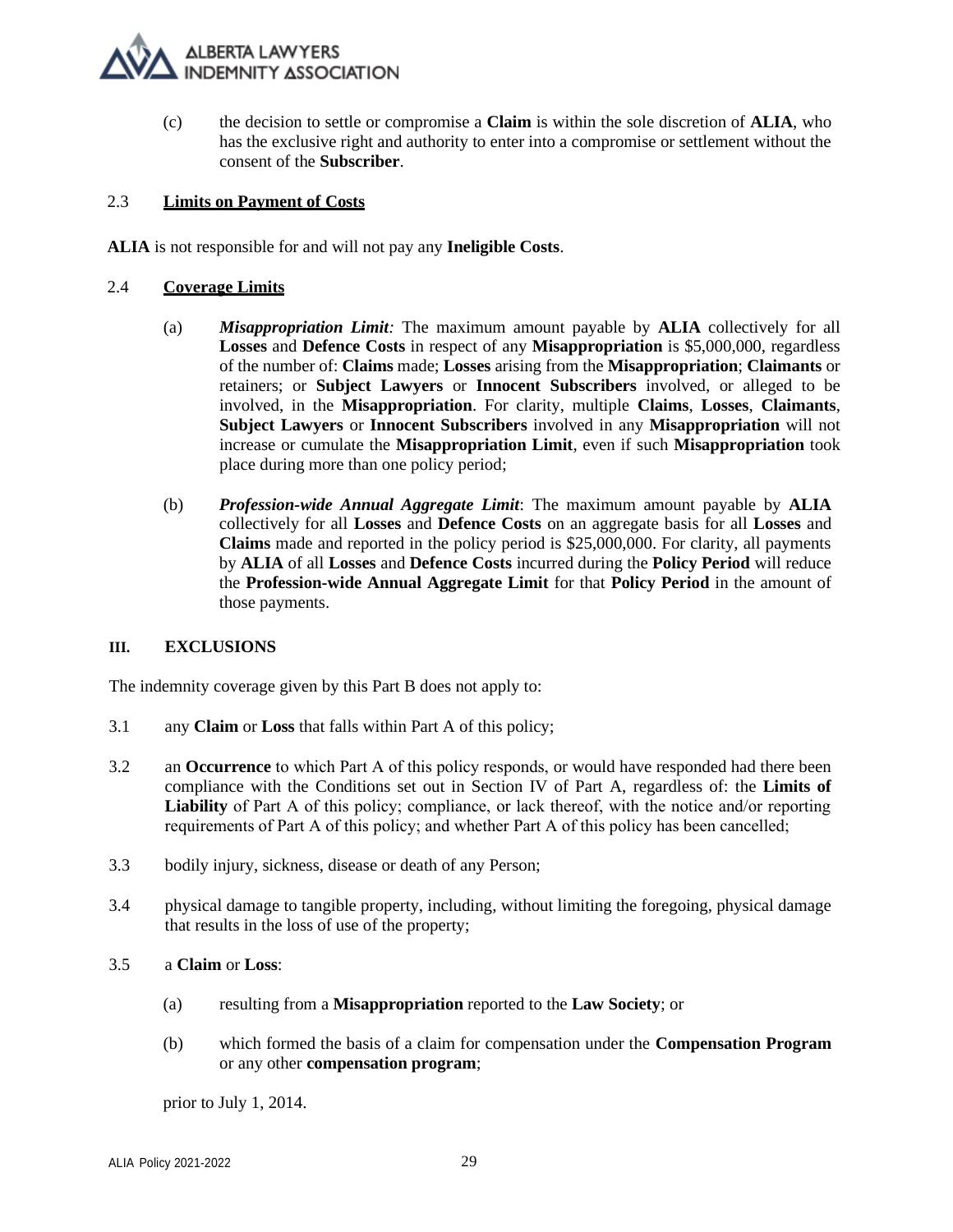- 3.6 a **Claim** or **Loss** that arises out of or is in any way **Related** to, in whole or in part, the **Dishonest**  or unlawful conduct, fault or neglect committed by or on behalf of the **Claimant**; the **Claimant**'s **Spouse**; the **Claimant**'s **Adult Interdependent Partner**, or any parent, child, sibling or other relative, or agent, of the **Claimant**.
- 3.7 a **Claim** by an **Enterprise** that arises out of or is in any way **Related** to, in whole or in part, the wrongful or unlawful conduct, fault or neglect of a director, officer, employee or agent of the **Enterprise**; or a **Person** who had, at the time of the **Loss**, directly or indirectly, effective control of the **Enterprise** or beneficial ownership of the **Enterprise** in an amount greater than ten per cent (10%) or any **Spouse, Adult Interdependent Partner** or parent, child, sibling or other relative, or agent, of any individual referred to in this clause.
- 3.8 a **Claim** brought by a **Claimant** who knew prior to the time of the **Misappropriation** of any **Dishonest** act by the **Subject Lawyer(s)**;
- 3.9 а **Claim** or **Loss** sustained by аny **Person** or **Persons** who committed, participated in committing, consented to (expressly or implicitly), or acquiesced in the **Misappropriation**, or who were reckless or wilfully blind to the **Misappropriation**;
- 3.10 а **Claim** or **Loss** sustained by аny **Person** or **Persons** who had unlawfully obtained the **Money, Securities or Property** that was the subject of the **Misappropriation**;
- 3.11 a **Loss** that does, or is alleged to arise out of or from, a purported investment, or a Ponzi or similar investment scheme, in which the **Subject Lawyer** or the **Subject Lawyer**'s **Law Firm** merely received and distributed money, whether through their trust account or otherwise;
- 3.12 a **Claim** against a **Subject Lawyer** made by or on behalf of the **Subject Lawyer**'s **Law Firm** or its current or former partners;
- 3.13 a **Claim** against a **Subject Lawyer** made by or on behalf of the **Subject Lawyer**'s employer, or made by or on behalf of any government, municipality, university, Person or **Enterprise** by whom the **Subject Lawyer** is contracted to practise law solely within the scope of that contract; and
- 3.14 a **Claim** or **Loss** for which proper notice has not been given in accordance with Conditions [4.1](#page-29-1) and [4.2](#page-30-0) (other than notice by a **Subject Lawyer**).

## <span id="page-29-0"></span>**IV. CONDITIONS**

The coverage afforded by this Part B is subject to the following Conditions:

## <span id="page-29-2"></span><span id="page-29-1"></span>4.1 **Claims First Made and Reported**

(a) Coverage under this Part B shall only apply to **Claims** or **Loss** arising out of **Misappropriations** that occurred while the **Subject Lawyer** was a **Member** and provided that a **Claim** is first made against the **Subject Lawyer**, and reported in writing to **ALIA**, during the **Policy Period**. All **Claims** arising from a **Misappropriation**, whenever made (including if made during different policy periods), shall be deemed for purposes of this policy to have been made and reported on the date the first such **Claim** is made and reported.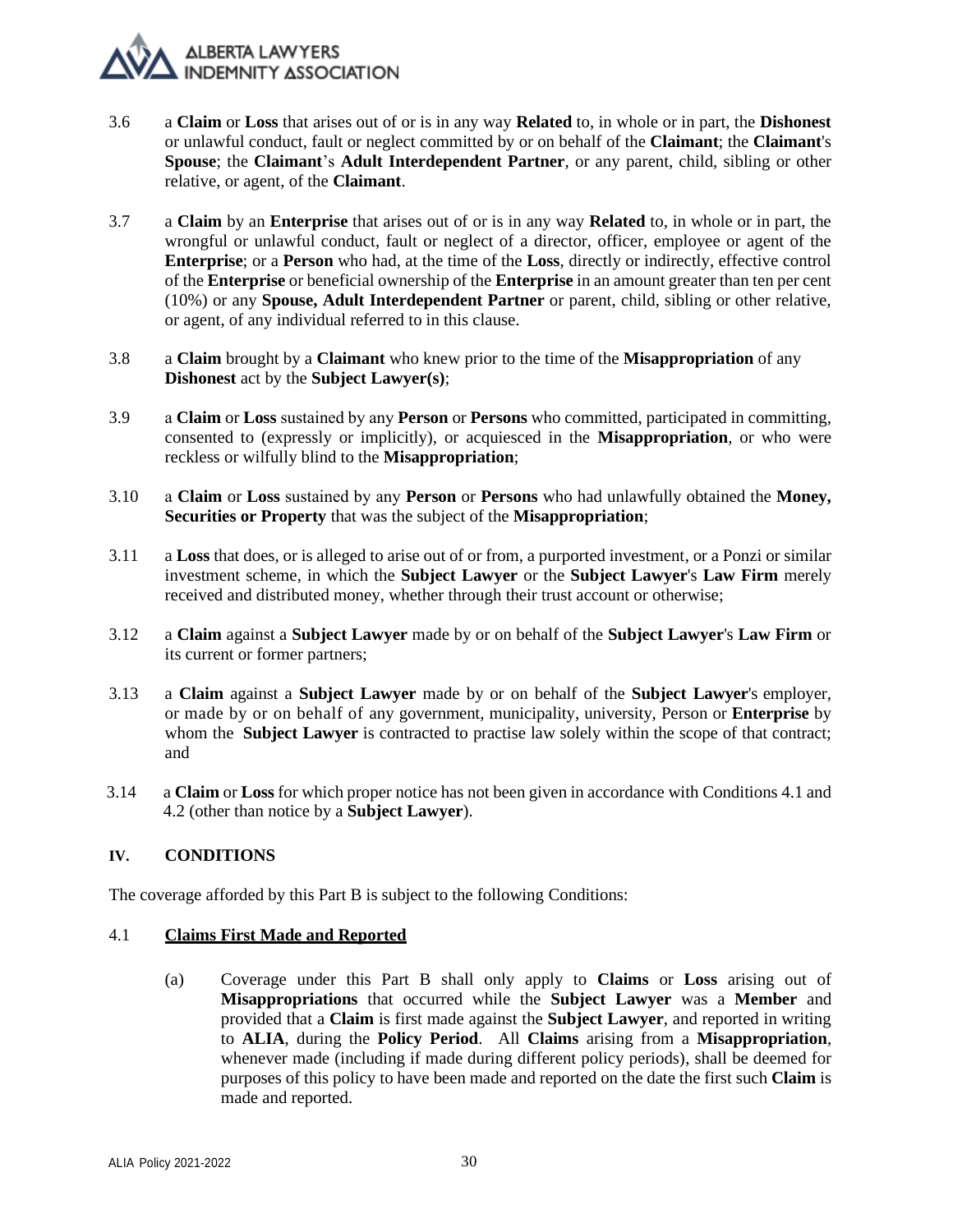If, during the **Policy Period**, a **Subscriber**, other than a **Subject Lawyer**, learns of a **Claim** or becomes aware of any **Misappropriation** or of circumstances that might constitute a **Misappropriation** or which could reasonably be expected to give rise to a **Claim**, however unmeritorious, that **Subscriber** shall give written notice to **ALIA** of such **Misappropriation** or circumstances during the **Policy Period**. For the purposes of this policy, the date upon which such written notice is given by that **Subscriber** to **ALIA** shall be the date on which any resulting **Claim** or **Loss** is deemed to be first made and reported to **ALIA**.

(b) Subject to Condition [4.1](#page-29-1)[\(a\),](#page-29-2) when the **Policy Period** expires, **ALIA** shall be free of liability for all **Losses** except for those in respect of which a **Claim** has been both made during the **Policy Period** and reported during the **Policy Period** in accordance with Condition [4.2.](#page-30-0)

## <span id="page-30-0"></span>4.2 **Notice Requirements**

- (a) *Notice by Subscriber*. The **Subscriber** shall, as soon as practicable after learning of а **Claim** or becoming aware of any **Misappropriation** or of circumstances that might constitute a **Misappropriation** or which could reasonably be expected to give rise to a **Claim**, however unmeritorious, give written notice to **ALIA** at the local address for service shown in the Declarations. Subject to Condition  $4.1(a)$ , this is a condition precedent to **ALIA**'s liability under this Part B.
- <span id="page-30-1"></span>(b) *Acceptance of notice from other Persons.* **ALIA** has the discretion, but is not required, to accept notice of any **Claim**, **Misappropriation** or of circumstances that might constitute a **Misappropriation** or which could reasonably be expected to give rise to a **Claim**, however unmeritorious, which is provided to **ALIA** during the **Policy Period** by a **Person** other than the **Subscriber**.
- (c) *Information*. After notification, the **Subscriber** shall submit promptly to the **Person(s)**  designated by **ALIA** all information reasonably required by **ALIA** that the **Subscriber** is reasonably capable of providing. In addition, the **Subscriber** shall immediately forward to the **Person**(s) designated by **ALIA** any demand, notice, summons or other process received by the **Subscriber** in connection with the **Claim** or **Misappropriation**.

## 4.3 **Co-operation of Subscriber**

The **Subscriber** shall co-operate fully with **ALIA.** Without limiting the generality of this requirement to fully cooperate, this includes the requirements that the **Subscriber** shall respond promptly to all communications from **ALIA** and any **Person** appointed by and acting on its behalf, and shall, upon request:

- (a) assist in investigations;
- (b) assist in settlement efforts;
- (c) attend at questionings and other interlocutory proceedings;
- (d) attend at alternative dispute resolution;
- (e) assist in enforcing any right of contribution or indemnity against any third party;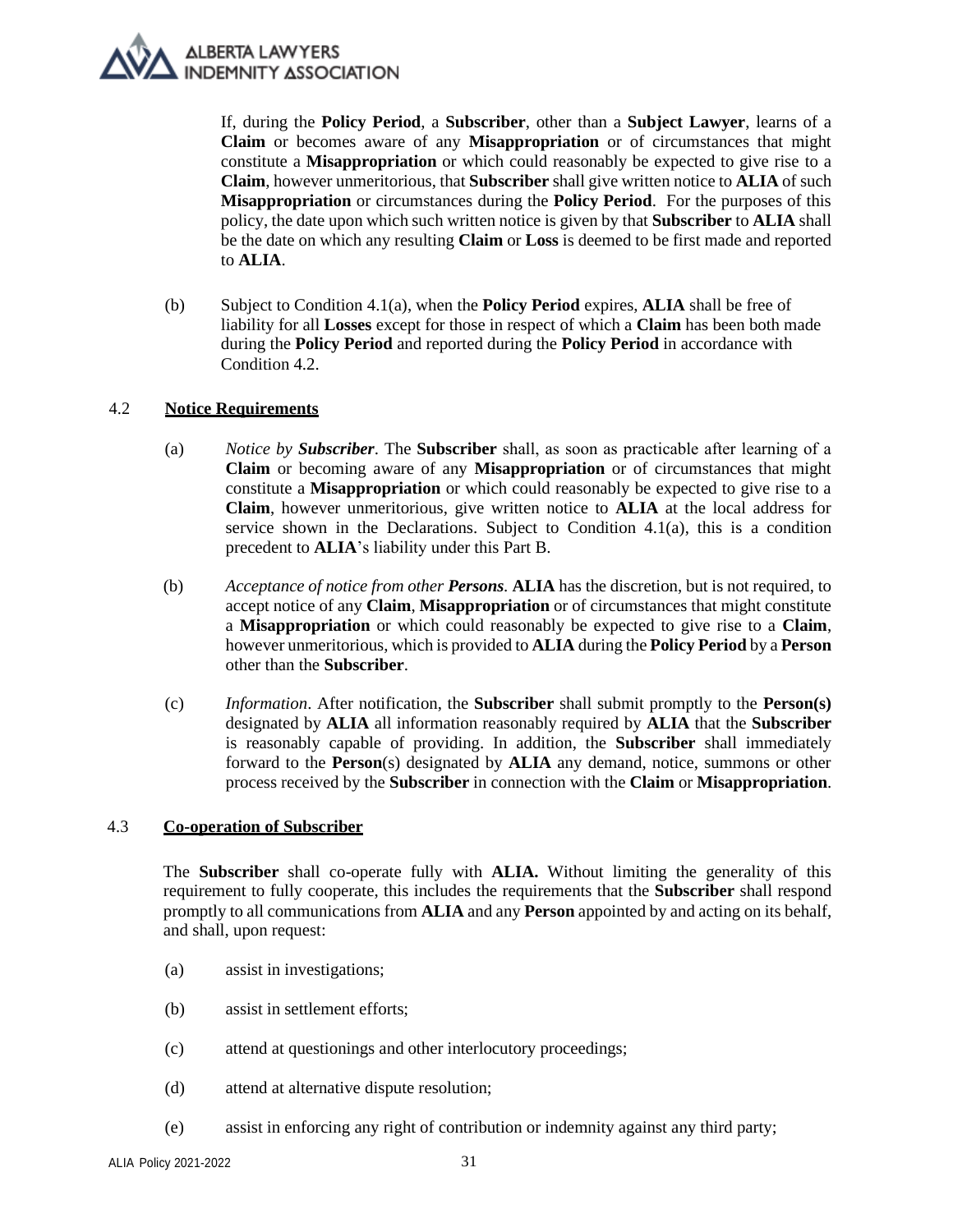

- (f) attend at hearings and trials;
- (g) assist in securing the attendance of witnesses; and
- (h) otherwise assist in any investigation, defence or settlement efforts in all other reasonable respects.

#### 4.4 **Other Insurance**

- (a) If a **compensation program** (or programs) provided by another Canadian **law society** (or Canadian **law societies**) other than the **Law Society** applies to a **Loss** covered by this Part B, the total amount of coverage provided under this Part B and those **compensation programs** together will not exceed the total value of the **Loss** or the most that is available under either (any one) of this Part B or those **compensation programs** alone, whichever is less. The decision as to which policy or **compensation program** will respond, or as to any allocation between (or amongst) them, will be made by **ALIA** together with the other **law society** (or, if more than one, with those other **law societies**) and the **Subscriber** agrees to be bound by that decision.
- (b) Except to the extent that Condition 4.4(a) applies, if there is available to a **Subscriber** or a **Claimant** any other insurance or indemnity against the **Loss**, this Part B will apply only as excess coverage over the amount recoverable or recovered under such other insurance or indemnity and will not be called upon in contribution.

## 4.5 **Cancellation**

- (a) *For all Subscribers*. This Part B may be cancelled at any time by agreement between **ALIA** and the **Law Society**. Such cancellation shall terminate the coverage provided to all **Members** without prior notice to any **Member**.
- (b) *For any Subscriber*. **ALIA** may, with the consent of the **Law Society**, terminate the coverage provided by this Part B to a particular **Subscriber** on 60 days written notice to that **Subscriber** delivered by registered mail to the last address of the **Subscriber** shown on the records of the **Law Society**. Such notice shall be deemed to have been given on the day of delivery in the case of personal delivery or three (3) business days in Calgary, AB after the registered letter is delivered by **ALIA** to the post office in the case of registered mail.
- (c) No return of *premium*. There shall be no return of premium paid for this Part B coverage to any **Member** on the cancellation or termination of this Part B.

#### 4.6 **ALIA's Right to Recover Payments (Subrogation)**

- (a) If a **Subject Lawyer** is determined to have committed a **Misappropriation**, it is agreed between **ALIA** and the **Subscribers** that **ALIA** has the right to recover from that **Subject Lawyer** all **Losses** and **Defence Costs** paid by **ALIA**.
- (b) In the event of any payment under this Part B **ALIA** shall be subrogated to and entitled to an assignment of: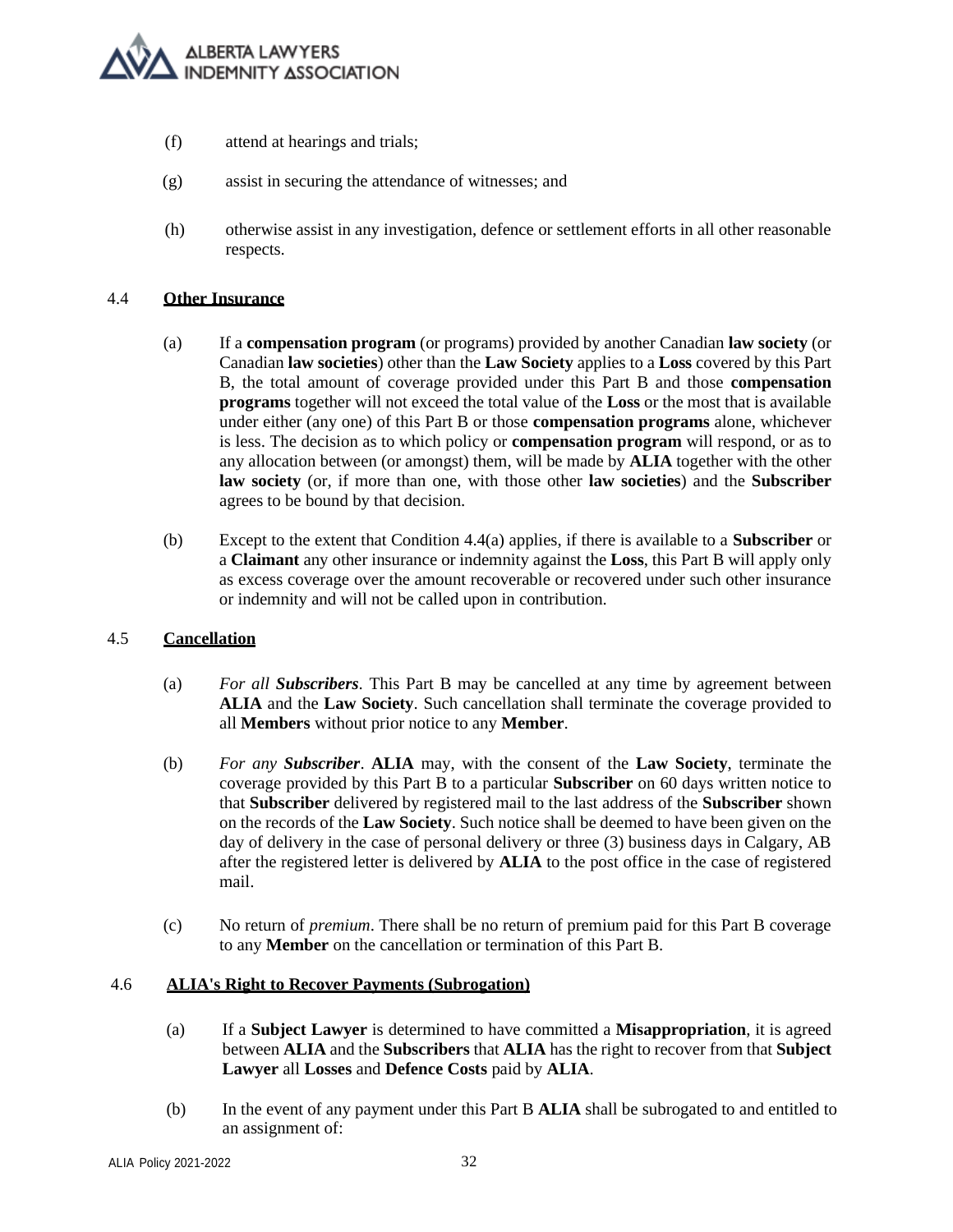

- (i) all of the **Claimant**'s rights of recovery therefore against any **Person**, including, without limiting the foregoing, the **Subject Lawyer(s)**, in respect of said payment and the **Claimant** shall execute and deliver instruments and papers and render assistance to secure such rights. The **Claimant** shall do nothing after the **Loss** to prejudice such rights;
- (ii) all of the **Innocent Subscriber**'s rights of recovery against any **Person**, including, without limiting the foregoing, the **Subject Lawyer(s)**, in respect of said payment, and the **Innocent Subscribers** shall execute and deliver instruments and papers and render assistance to secure such rights. The **Innocent Subscribers** shall do nothing after the **Loss** to prejudice such rights. The **Innocent Subscriber**'s rights to which **ALIA** is subrogated or entitled to an assignment, shall extend to the value of any **Subject Lawyer**'s interest in any **Law Firm** as determined by the **Law Firm**'s books as of the date of the discovery of the **Loss**  by a **Subscriber**, including, without limiting the foregoing, any amounts owing to the **Subject Lawyer** by the **Law Firm**. **ALIA** acknowledges that it waives all rights of recovery against any **Innocent Subscriber**(s) in respect of the **Misappropriation** resulting in any **Loss** paid under this Part B, unless the **Loss**  was caused or contributed to by the fault or neglect of the **Innocent Subscriber**(s).
- (c) The **Subject Lawyer** shall, upon payment by **ALIA** of any amount to a **Claimant** or other **Person** hereunder be deemed to have irrevocably waived any limitation period applicable to the **Claim** in respect of which such payment has been made.
- (d) Any amounts recovered through exercise of **ALIA**'s subrogation rights and/or by salvage net of recovery **Costs**, shall be applied as follows:
	- (i) first, to reimburse **ALIA** for payments under this Part B; and
	- (ii) second, to the satisfaction of the **Losses** which would have been paid but for the fact that the **Loss** is in excess of the **Limit of Liability** under this Part B.

## 4.7 **Miscellaneous Conditions**

- (a) *Effect of bankruptcy or insolvency*. The bankruptcy or insolvency of any **Subject Lawyer**  or **Innocent Subscriber**(s) will not affect the obligations of **ALIA** under this Part B and will not relieve **ALIA** of responsibility for its obligations under this Part B.
- (b) *Effect of death or incapacity*. The death or incapacity of any **Subject Lawyer** or **Innocent Subscriber** will not affect the obligations of **ALIA** or any **Subject Lawyer** or **Innocent Subscriber** under this Part B with respect to **Misappropriations** before the death or incapacity.
- (c) *Notice to ALIA*. Notice to **ALIA** must be given to **ALIA** at the local address for service shown in item 3 of the Declarations and shall be delivered by personal delivery or registered mail. Such notice shall be deemed to have been given on the day of delivery in the case of personal delivery or three (3) business days in Calgary, AB after the registered letter is delivered by the sender to the post office in the case of registered mail. Notice to any other **Person**, or knowledge by that **Person**, of such matters does not constitute notice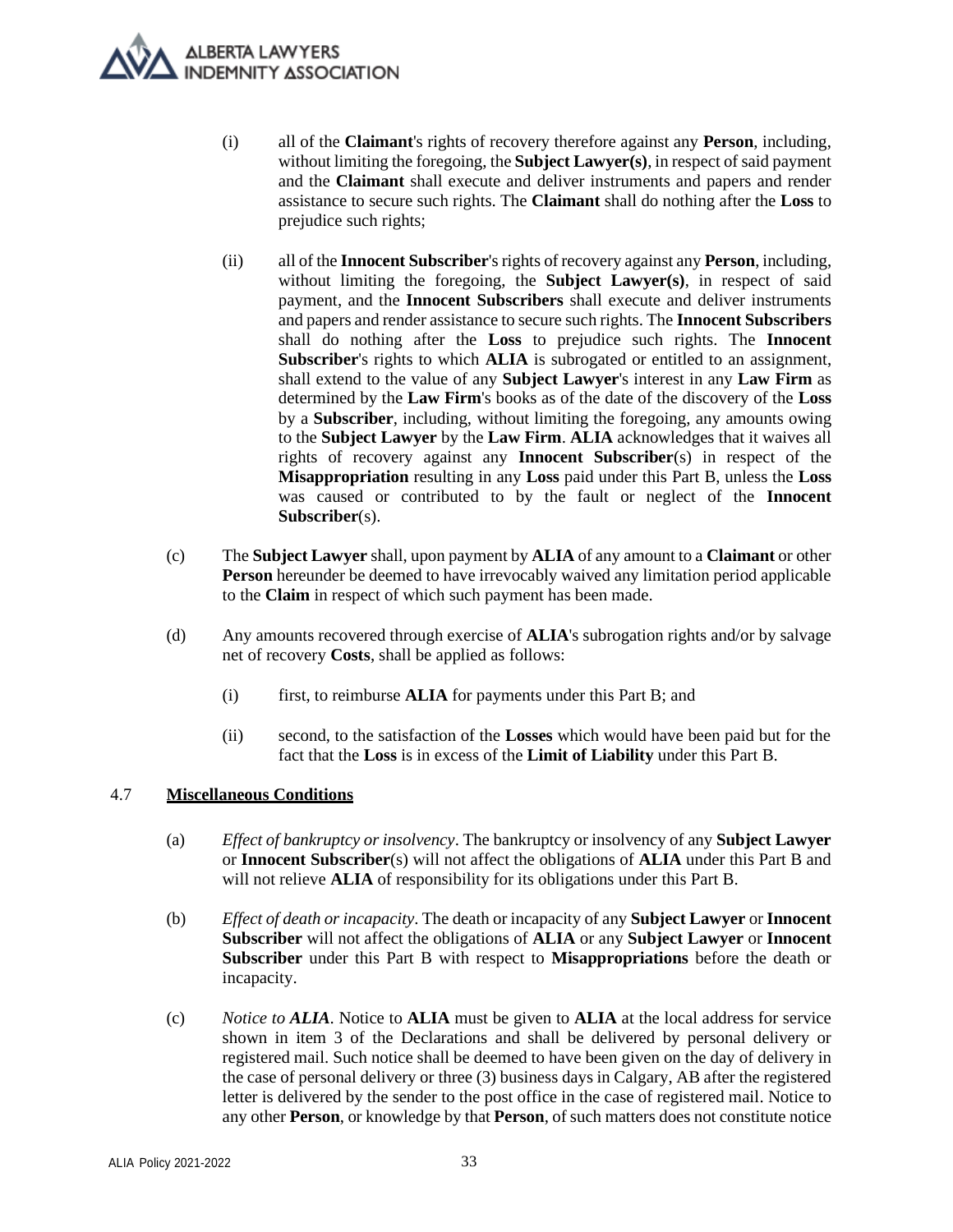to **ALIA**, does not affect **ALIA** or its rights under this Part B, and does not affect the applicability of the terms and conditions of this Part B.

- (d) *Notice to Subscriber*. Subject to Condition 4.5, notice to any **Subscriber** (other than the **Law Society**) must be given to the **Subscriber** at the last address of the **Subscriber** shown in the records of the **Law Society** and shall be delivered by personal delivery or registered mail. Such notice shall be deemed to have been given on the day of delivery in the case of personal delivery or three (3) business days in Calgary, AB after the registered letter is delivered by the sender to the post office in the case of registered mail.
- (e) *Waiver.* No provision of this policy shall be waived by **ALIA** in whole or in part unless:
	- (i) the waiver is stated in writing;
	- (ii) the clause being waived is specifically identified; and
	- (iii) the fact that the clause at issue is being waived is specifically stated.
- (f) *Arbitration.* This provision applies to any dispute that arises between **ALIA** and the **Subscriber(s)** under this Part B. Such a dispute may be adjudicated by arbitration if the **Subscriber(s)** and **ALIA** agree to such arbitration. The arbitration shall be conducted in accordance with the provisions of the *Arbitration Act* (Alberta) by a single arbitrator and may be initiated by any party to the dispute on written notice to all other parties at any time after the expiration of 90 days from the date the dispute arose. The arbitration will be final and binding.
- (g) *Assignment.* The rights of the **Subscriber** under this Part B that are exercisable against **ALIA** cannot be assigned to any other Person.
- (h) *Third Persons*. For greater certainty, nothing herein, express or implied, is intended or shall be construed to confer upon any **Person** who is not **ALIA** or a **Subscriber** any rights or remedies under or by reason of this Part B.
- (i) *Service.* Service of any action to enforce the obligations of **ALIA** under this Part B shall be made on **ALIA** at the local address for service shown in the Declarations.
- (j) *Currency.* All **Limits of Liability** under this Part B are stated in lawful currency of Canada and all payments under this Part B shall be made in the same currency.
- (k) *Governing law.* This Part B shall be governed by and construed in accordance with the laws of the Alberta.

In Witness Whereof **ALIA** has caused this policy to be executed the 1st day of July*,* 2021.

## **ALBERTA LAWYERS INDEMNITY ASSOCIATION**

 Per: (signed) "*David Weyant*" Name: David Weyant, Q.C. Title: President and Chief Executive Officer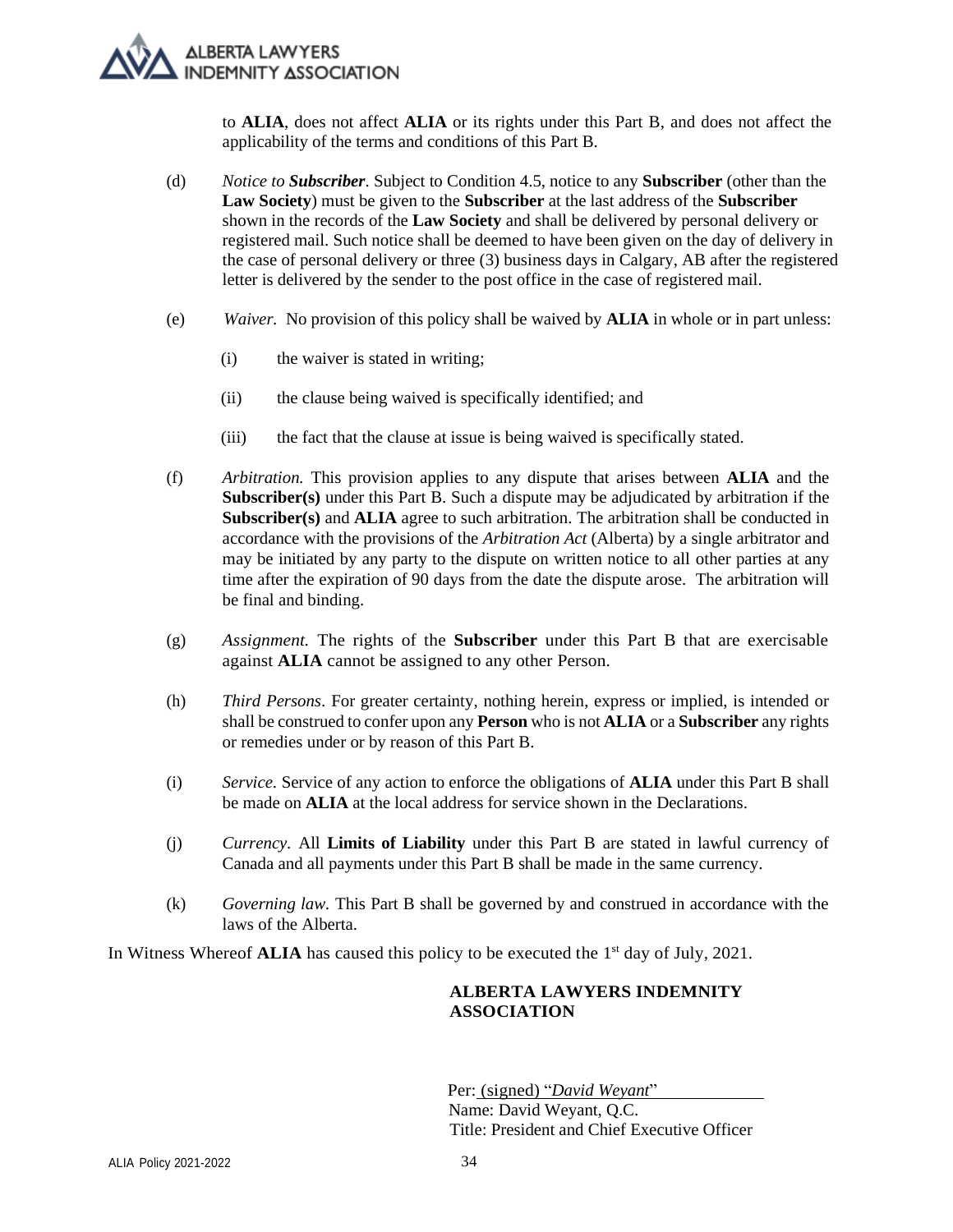

#### **NUCLEAR INCIDENT EXCLUSION CLAUSE-LIABILITY-DIRECT (BROAD)- CANADA**

It is agreed that this policy does not apply:

- (b) to liability imposed by or arising from any nuclear liability act, law or statute, or any law amendatory thereof; nor
- (c) to bodily injury or property damage with respect to which an indemnified party under this policy is also insured under a contract of nuclear energy liability insurance (whether the Subscriber is unnamed in such contract and whether or not it is legally enforceable by the Subscriber) issued by the Nuclear Insurance Association of Canada or any other insurer or group or pool of insurers or would be an insured under any such policy but for its termination upon exhaustion of its limit of liability; nor
- (d) to bodily injury or property damage resulting directly or indirectly from the nuclear energy hazard arising from:
	- (i) the ownership, maintenance, operation or use of a nuclear facility by or on behalf of a Subscriber;
	- (ii) the furnishing by a Subscriber of services, materials, parts or equipment in connection with the planning, construction, maintenance, operation or use of any nuclear facility; and
	- (iii) the possession, consumption, use, handling, disposal or transportation of fissionable substances, or of other radioactive material (except radioactive isotopes, away from a nuclear facility, which have reached the final stage of fabrication so as to be usable for any scientific, medical, agricultural, commercial or industrial purpose) used, distributed, handled or sold by a Subscriber.

As used in this policy:

- I. The term "nuclear energy hazard" means the radioactive, toxic, explosive, or other hazardous properties of radioactive material.
- 2. The term "radioactive material" means uranium, thorium, plutonium, neptunium, their respective derivatives and compounds, radioactive isotopes of other elements and any other substances which may be designated by or pursuant to any law, act or statute, or law amendatory thereof as being prescribed substances capable of releasing atomic energy, or as being requisite for the production, use or application of atomic energy.
- 3. The term "nuclear facility" means:
	- (a) any apparatus designed or used to sustain nuclear fission in a self-supporting chain reaction or to contain a critical mass of plutonium, thorium and uranium or any one or more of them;
	- (b) any equipment or device designed or used for (i) separating the isotopes of plutonium, thorium and uranium or any one or more of them, (ii) processing or utilising spent fuel, or (iii) handling, processing or packaging waste;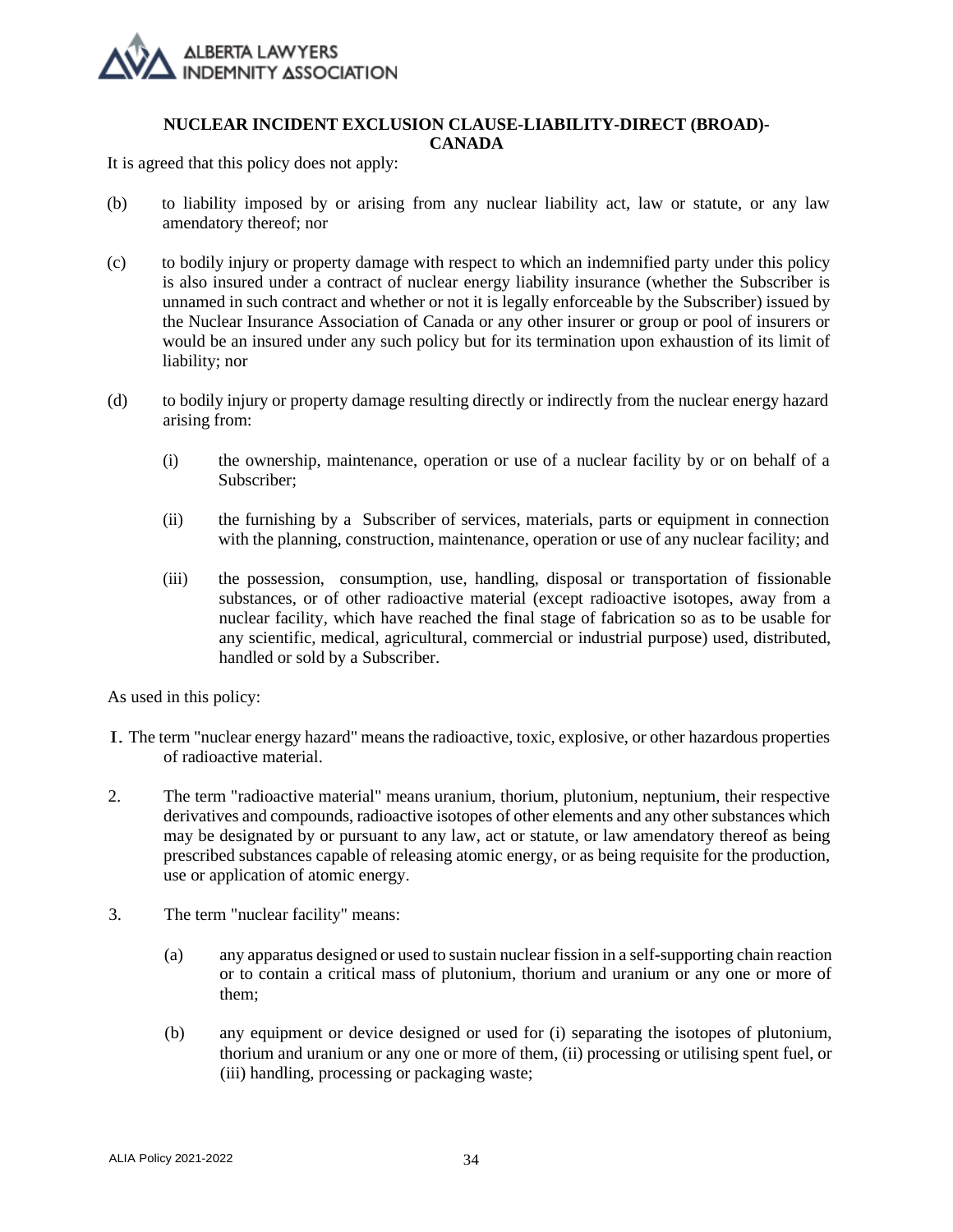- (c) any equipment or device used for the processing, fabricating or alloying of plutonium, thorium or uranium enriched in the isotope uranium 233 or in the isotope uranium 235, or any one or more of them if, at any time, the total amount of such material in the custody of the Subscriber at the premises where such equipment or device is located consists of or contains more than 25 grams of plutonium or uranium 233 or any combination thereof, or more than 250 grams of uranium 235;
- (d) any structure, basin, excavation, premises or place prepared or used for the storage or disposal of waste radioactive material;

and includes the site on which any of the foregoing is located, together with all operations conducted thereon and all premises used for such operations.

- 4. The term "fissionable substance" means any prescribed substance that is, or from which can be obtained, a substance capable of releasing atomic energy by nuclear fission.
- 5. With respect to property, loss of use of such property shall be deemed to be property damage.

It is understood and agreed that, except as specifically provided in the foregoing to the contrary, this Clause is subject to the terms, exclusions, conditions and limitations of the Policy to which it is attached.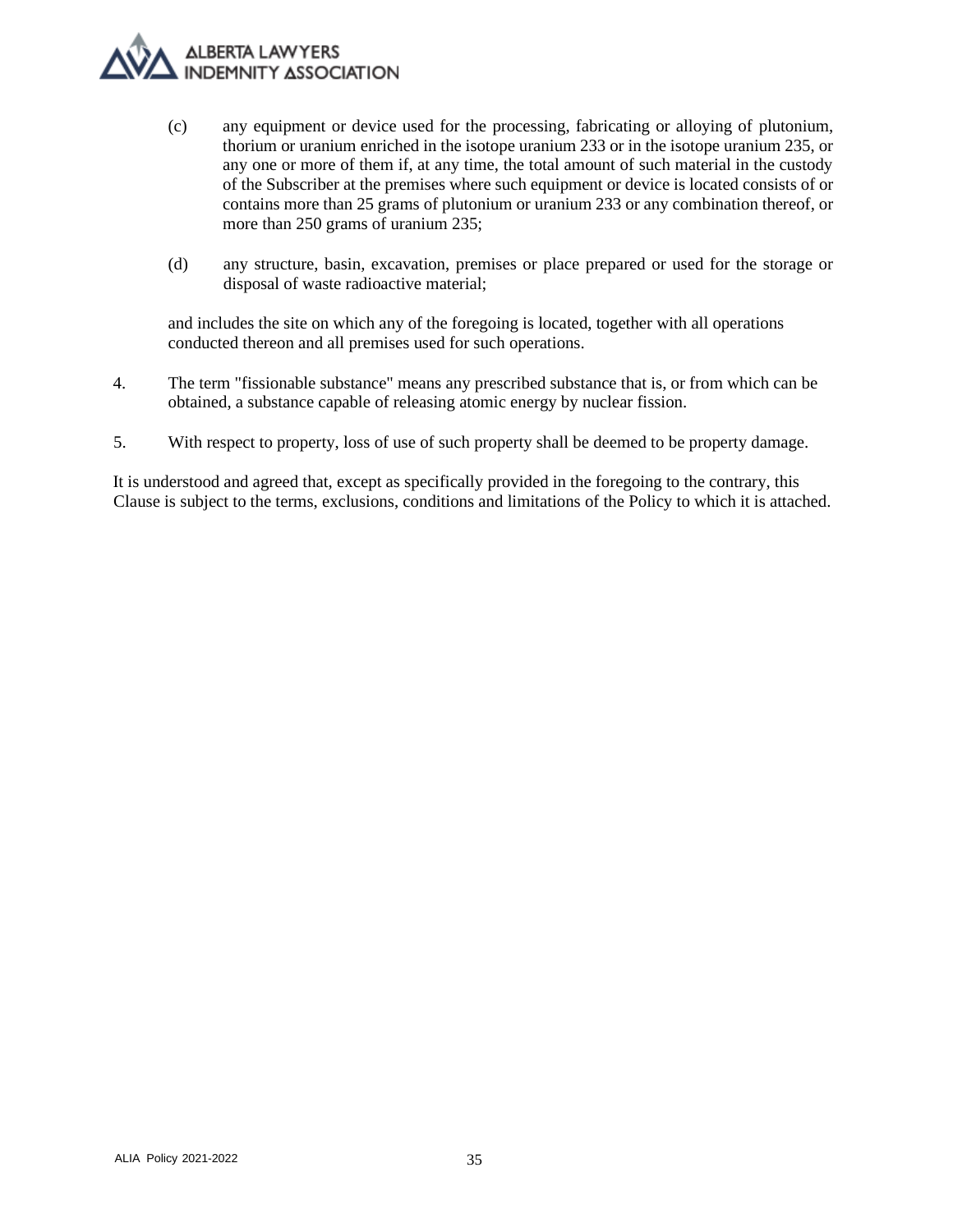

## **ENDORSEMENT NO. 1**

## **(Applies to Part A Only)**

It is understood and agreed that, for the purposes of Condition  $4.6(a)$ , coverage provided under  $(a)$ "Part B: Trust Protection" of the Law Society of British Columbia's professional liability insurance policy, (b) any trust protection indemnification or other coverage provided by a policy issued by the Canadian Lawyers Insurance Association ("**CLIA**") in respect of any law society, which policy provides coverage for misappropriation, theft or wrongful conversion, and (c) similar coverage provided by any law society or by any entity providing coverage to members of any such law society, shall not be considered to be insurance or indemnification required of the members of the law societies of British Columbia, any law society in respect of which a policy is issued by CLIA, or any other law society, respectively. For greater certainty, it is understood and agreed that Condition 4.6(a) shall not apply to broaden coverage under Part A as a result of the provisions of any of the foregoing policies.

All other terms, conditions, exclusions and limitations remain unchanged.

Attached to and forming part of Policy Number 2021-2022 of the Alberta Lawyers Indemnity

Association. This endorsement shall be effective from July 1, 2021, 12:01 a.m. at Calgary, Alberta.

## **ALBERTA LAWYERS INDEMNITY ASSOCIATION**

Per: (signed) "*David Weyant*" Name: David Weyant, Q.C. Title: President and Chief Executive Officer